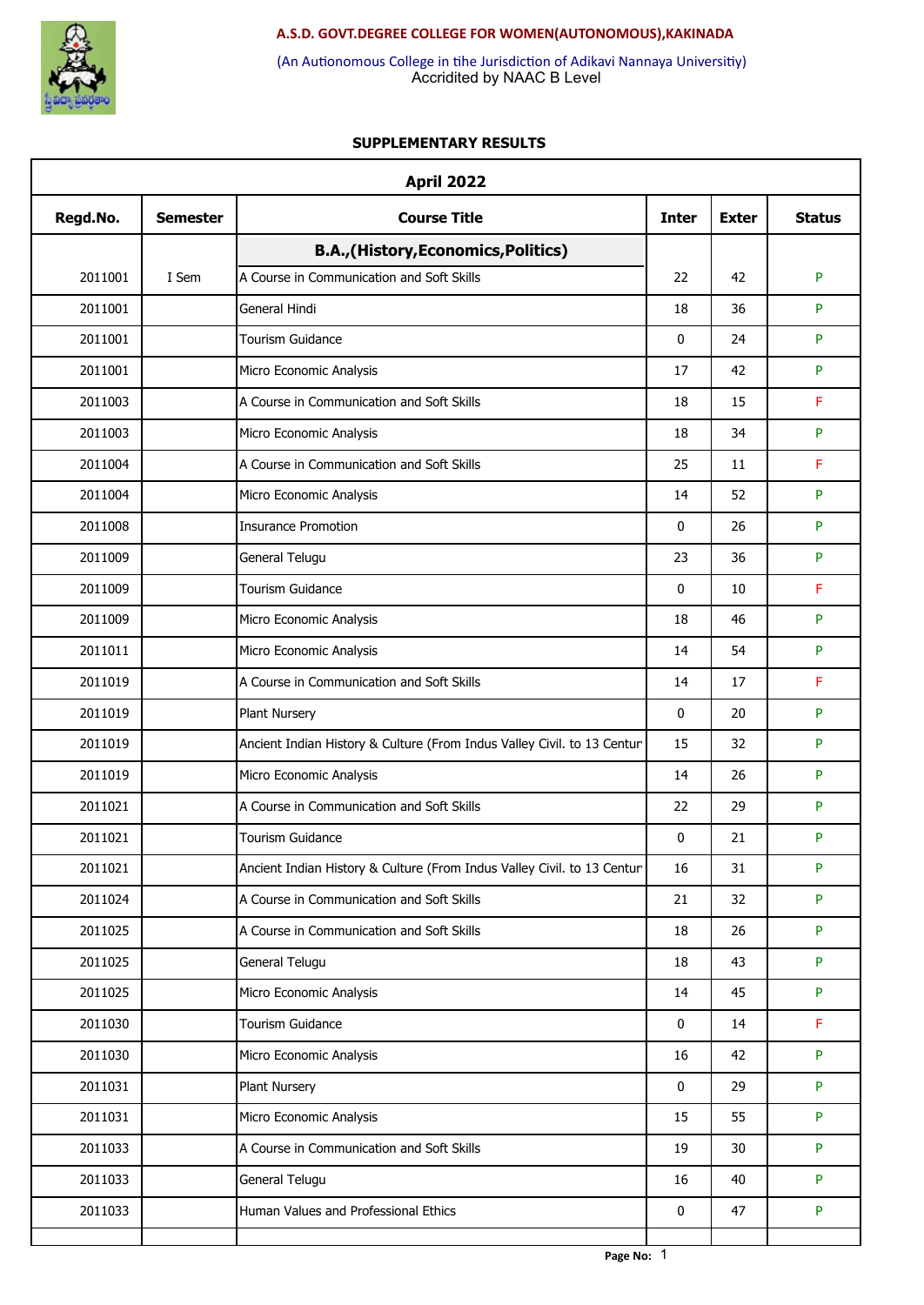

Accridited by NAAC B Level (An Autionomous College in tihe Jurisdiction of Adikavi Nannaya Universitiy)

|          |                 | <b>April 2022</b>                                                       |              |              |               |
|----------|-----------------|-------------------------------------------------------------------------|--------------|--------------|---------------|
| Regd.No. | <b>Semester</b> | <b>Course Title</b>                                                     | <b>Inter</b> | <b>Exter</b> | <b>Status</b> |
| 2011033  | I Sem           | Ancient Indian History & Culture (From Indus Valley Civil. to 13 Centur | 16           | 35           | P             |
| 2011033  |                 | Micro Economic Analysis                                                 | 14           | 39           | P             |
| 2011038  |                 | A Course in Communication and Soft Skills                               | 20           | 34           | P             |
| 2011038  |                 | Plant Nursery                                                           | 0            | 23           | P             |
| 2011040  |                 | A Course in Communication and Soft Skills                               | 19           | 27           | P             |
| 2011040  |                 | Plant Nursery                                                           | $\mathbf 0$  | 26           | P             |
| 2011041  |                 | A Course in Communication and Soft Skills                               | 20           | 26           | P             |
| 2011041  |                 | General Telugu                                                          | 21           | 45           | P             |
| 2011041  |                 | Tourism Guidance                                                        | $\mathbf 0$  | 20           | P             |
| 2011041  |                 | Ancient Indian History & Culture (From Indus Valley Civil. to 13 Centur | 17           | 30           | P             |
| 2011041  |                 | Micro Economic Analysis                                                 | 15           | 43           | P             |
| 2011042  |                 | A Course in Communication and Soft Skills                               | 18           | 15           | F             |
| 2011042  |                 | General Telugu                                                          | 23           | 39           | P             |
| 2011042  |                 | Micro Economic Analysis                                                 | 18           | 33           | P             |
|          |                 | A., (History, Economics, Tourism& Travel Managemer                      |              |              |               |
| 2013001  | I Sem           | Micro Economic Analysis                                                 | 14           | 37           | P             |
| 2013003  |                 | Micro Economic Analysis                                                 | 19           | 43           | P             |
| 2013008  |                 | A Course in Communication and Soft Skills                               | 14           | 18           | F             |
| 2013008  |                 | General Telugu                                                          | 15           | 15           | F             |
| 2013008  |                 | <b>Plant Nursery</b>                                                    | $\mathbf{0}$ | 8            | F             |
| 2013008  |                 | Ancient Indian History & Culture (From Indus Valley Civil. to 13 Centur | 21           | 16           | F             |
| 2013008  |                 | Micro Economic Analysis                                                 | 14           | 19           | F             |
|          |                 | B.A., (Spl.Telugu, History, Politics)                                   |              |              |               |
| 2012003  | I Sem           | A Course in Communication and Soft Skills                               | 14           | 16           | F             |
| 2012003  |                 | Sanskrit                                                                | 18           | 0            | F             |
| 2012003  |                 | Tourism Guidance                                                        | 0            | 4            | F             |
| 2012003  |                 | Ancient Indian History & Culture (From Indus Valley Civil. to 13 Centur | 15           | 14           | F             |
| 2012003  |                 | Pracheena Kavithaa Parichayam                                           | 17           | 28           | P             |
| 2012004  |                 | A Course in Communication and Soft Skills                               | 19           | 16           | F             |
| 2012006  |                 | A Course in Communication and Soft Skills                               | 18           | 26           | P             |
| 2012008  |                 | A Course in Communication and Soft Skills                               | 18           | 32           | P             |
|          |                 |                                                                         |              |              |               |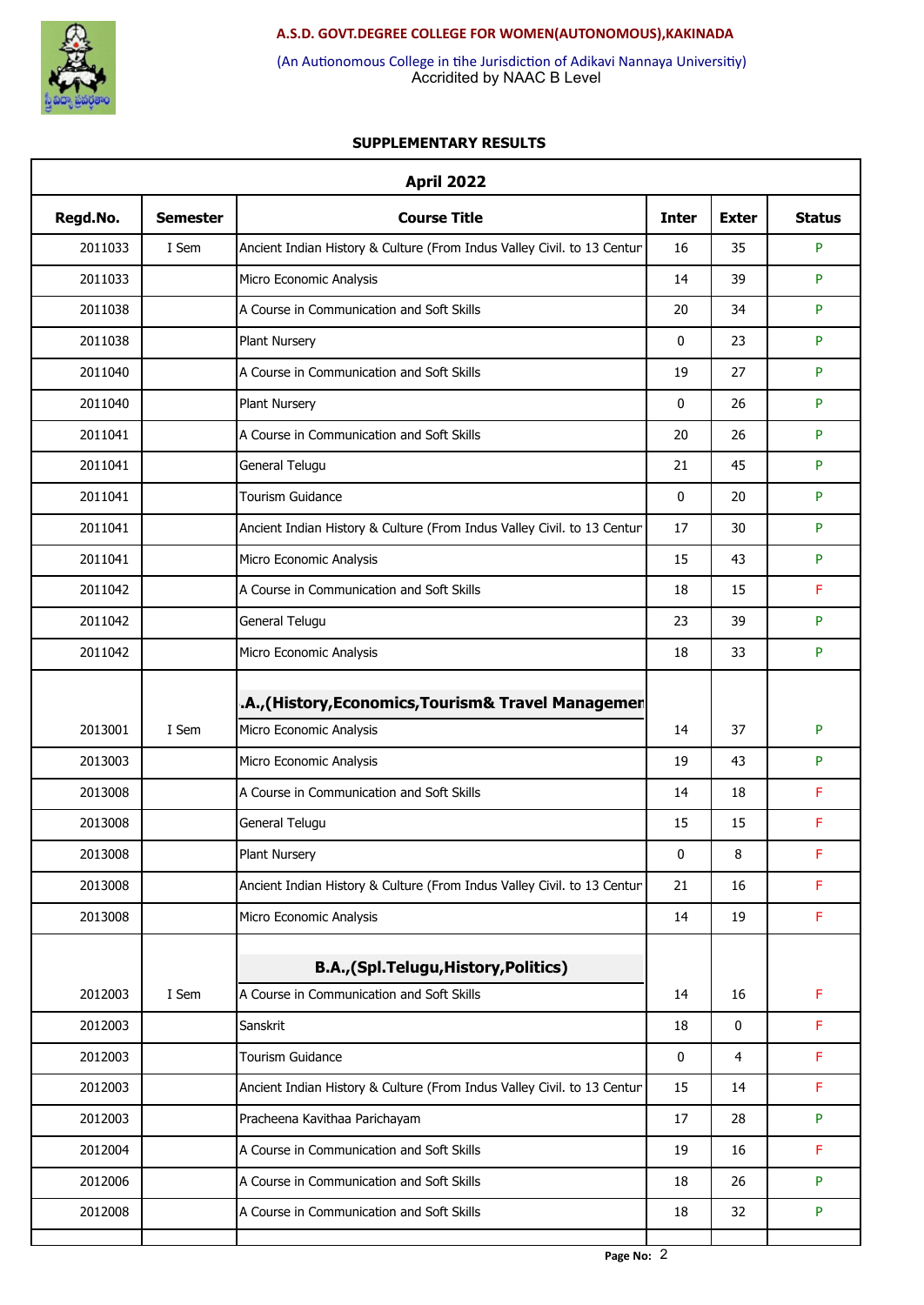

Accridited by NAAC B Level (An Autionomous College in tihe Jurisdiction of Adikavi Nannaya Universitiy)

|          |                 | <b>April 2022</b>                                                       |              |              |               |
|----------|-----------------|-------------------------------------------------------------------------|--------------|--------------|---------------|
| Regd.No. | <b>Semester</b> | <b>Course Title</b>                                                     | <b>Inter</b> | <b>Exter</b> | <b>Status</b> |
| 2012008  | I Sem           | Pracheena Kavithaa Parichayam                                           | 22           | 28           | P             |
| 2012011  |                 | A Course in Communication and Soft Skills                               | 16           | 15           | F             |
| 2012011  |                 | General Telugu                                                          | 25           | 41           | P             |
| 2012011  |                 | Ancient Indian History & Culture (From Indus Valley Civil. to 13 Centur | 20           | 28           | P             |
| 2012011  |                 | Pracheena Kavithaa Parichayam                                           | 17           | 28           | P             |
| 2012014  |                 | Plant Nursery                                                           | $\mathbf{0}$ | 28           | P             |
| 2012015  |                 | A Course in Communication and Soft Skills                               | 15           | 14           | F             |
| 2012015  |                 | Human Values and Professional Ethics                                    | 0            | 39           | P             |
| 2012015  |                 | <b>Tourism Guidance</b>                                                 | $\mathbf{0}$ | 12           | F             |
| 2012018  |                 | A Course in Communication and Soft Skills                               | 16           | 16           | F             |
| 2012018  |                 | Human Values and Professional Ethics                                    | 0            | 30           | P             |
| 2012018  |                 | <b>Tourism Guidance</b>                                                 | 0            | 10           | F             |
| 2012018  |                 | Ancient Indian History & Culture (From Indus Valley Civil. to 13 Centur | 19           | 27           | P             |
| 2012018  |                 | Pracheena Kavithaa Parichayam                                           | 22           | 28           | P             |
| 2012019  |                 | A Course in Communication and Soft Skills                               | 16           | 26           | P             |
| 2012019  |                 | General Telugu                                                          | 20           | 29           | P             |
| 2012019  |                 | <b>Tourism Guidance</b>                                                 | 0            | 0            | F             |
| 2012019  |                 | Ancient Indian History & Culture (From Indus Valley Civil. to 13 Centur | 18           | 34           | P             |
| 2012019  |                 | Pracheena Kavithaa Parichayam                                           | 17           | 27           | P             |
| 2012020  |                 | A Course in Communication and Soft Skills                               | 20           | 16           | F             |
| 2012020  |                 | Ancient Indian History & Culture (From Indus Valley Civil. to 13 Centur | 23           | 26           | P             |
| 2012022  |                 | Ancient Indian History & Culture (From Indus Valley Civil. to 13 Centur | 10           | 27           | F             |
| 2012023  |                 | A Course in Communication and Soft Skills                               | 15           | 26           | P             |
| 2012025  |                 | A Course in Communication and Soft Skills                               | 15           | 26           | P             |
| 2012025  |                 | General Telugu                                                          | 13           | 35           | P             |
| 2012025  |                 | Pracheena Kavithaa Parichayam                                           | 22           | 30           | P             |
|          |                 |                                                                         |              |              |               |
|          |                 | <b>B.Com(General)-A Section</b>                                         |              |              |               |
| 2021001  | I Sem           | A Course in Communication and Soft Skills                               | 23           | 12           | F             |
| 2021001  |                 | General Hindi                                                           | 16           | 4            | F             |
| 2021001  |                 | <b>Business Environment</b>                                             | 20           | 26           | P             |
| 2021002  |                 | A Course in Communication and Soft Skills                               | 21           | 10           | F             |
|          |                 |                                                                         |              |              |               |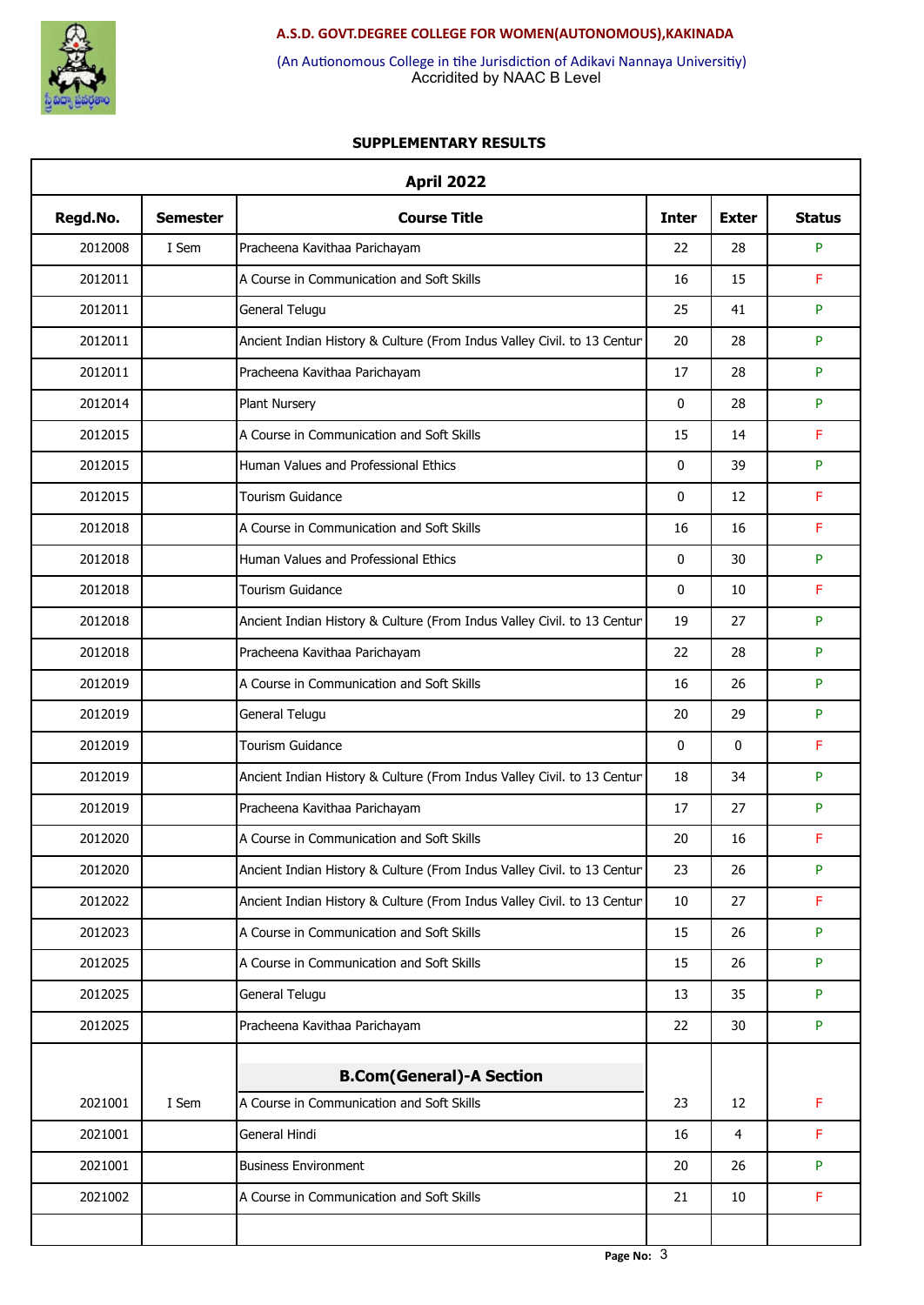

Accridited by NAAC B Level (An Autionomous College in tihe Jurisdiction of Adikavi Nannaya Universitiy)

|          |                 | <b>April 2022</b>                           |              |                |               |
|----------|-----------------|---------------------------------------------|--------------|----------------|---------------|
| Regd.No. | <b>Semester</b> | <b>Course Title</b>                         | <b>Inter</b> | <b>Exter</b>   | <b>Status</b> |
| 2021002  | I Sem           | General Hindi                               | 22           | 3              | F             |
| 2021002  |                 | Human Values and Professional Ethics        | 0            | 31             | P             |
| 2021002  |                 | <b>Plant Nursery</b>                        | 0            | 9              | F             |
| 2021002  |                 | Fundamentals of Accounting                  | 19           | 19             | F             |
| 2021002  |                 | <b>Business Organization and Management</b> | 17           | 16             | F             |
| 2021002  |                 | <b>Business Environment</b>                 | 19           | 26             | P             |
| 2021004  |                 | A Course in Communication and Soft Skills   | 19           | 15             | F             |
| 2021004  |                 | Human Values and Professional Ethics        | 0            | 22             | P             |
| 2021004  |                 | Tourism Guidance                            | 0            | $\overline{4}$ | F             |
| 2021004  |                 | Fundamentals of Accounting                  | 14           | 22             | F             |
| 2021005  |                 | Business Organization and Management        | 15           | 29             | P             |
| 2021005  |                 | <b>Business Environment</b>                 | 18           | 26             | P             |
| 2021007  |                 | A Course in Communication and Soft Skills   | 19           | 27             | P             |
| 2021007  |                 | Sanskrit                                    | 21           | 30             | P             |
| 2021007  |                 | Human Values and Professional Ethics        | $\mathbf{0}$ | 45             | P             |
| 2021007  |                 | Fundamentals of Accounting                  | 20           | 35             | P             |
| 2021008  |                 | A Course in Communication and Soft Skills   | 25           | 34             | P             |
| 2021012  |                 | A Course in Communication and Soft Skills   | 13           | Α              | F             |
| 2021012  |                 | Sanskrit                                    | 10           | Α              | F             |
| 2021012  |                 | Fundamentals of Accounting                  | 10           | Α              | F             |
| 2021012  |                 | <b>Business Organization and Management</b> | $10\,$       | Α              | F             |
| 2021012  |                 | <b>Business Environment</b>                 | 10           | A              | F             |
| 2021014  |                 | A Course in Communication and Soft Skills   | 18           | 31             | P             |
| 2021015  |                 | General Telugu                              | 24           | 55             | P             |
| 2021015  |                 | Fundamentals of Accounting                  | 18           | 36             | P             |
| 2021018  |                 | Fundamentals of Accounting                  | 19           | 34             | P             |
| 2021020  |                 | <b>Plant Nursery</b>                        | 0            | 29             | P             |
| 2021021  |                 | General Telugu                              | 25           | 63             | P             |
| 2021021  |                 | Fundamentals of Accounting                  | 16           | 34             | P             |
| 2021027  |                 | Fundamentals of Accounting                  | 15           | 46             | P             |
| 2021029  |                 | Fundamentals of Accounting                  | 14           | 38             | P             |
| 2021029  |                 | <b>Business Environment</b>                 | 16           | 32             | P             |
|          |                 |                                             |              |                |               |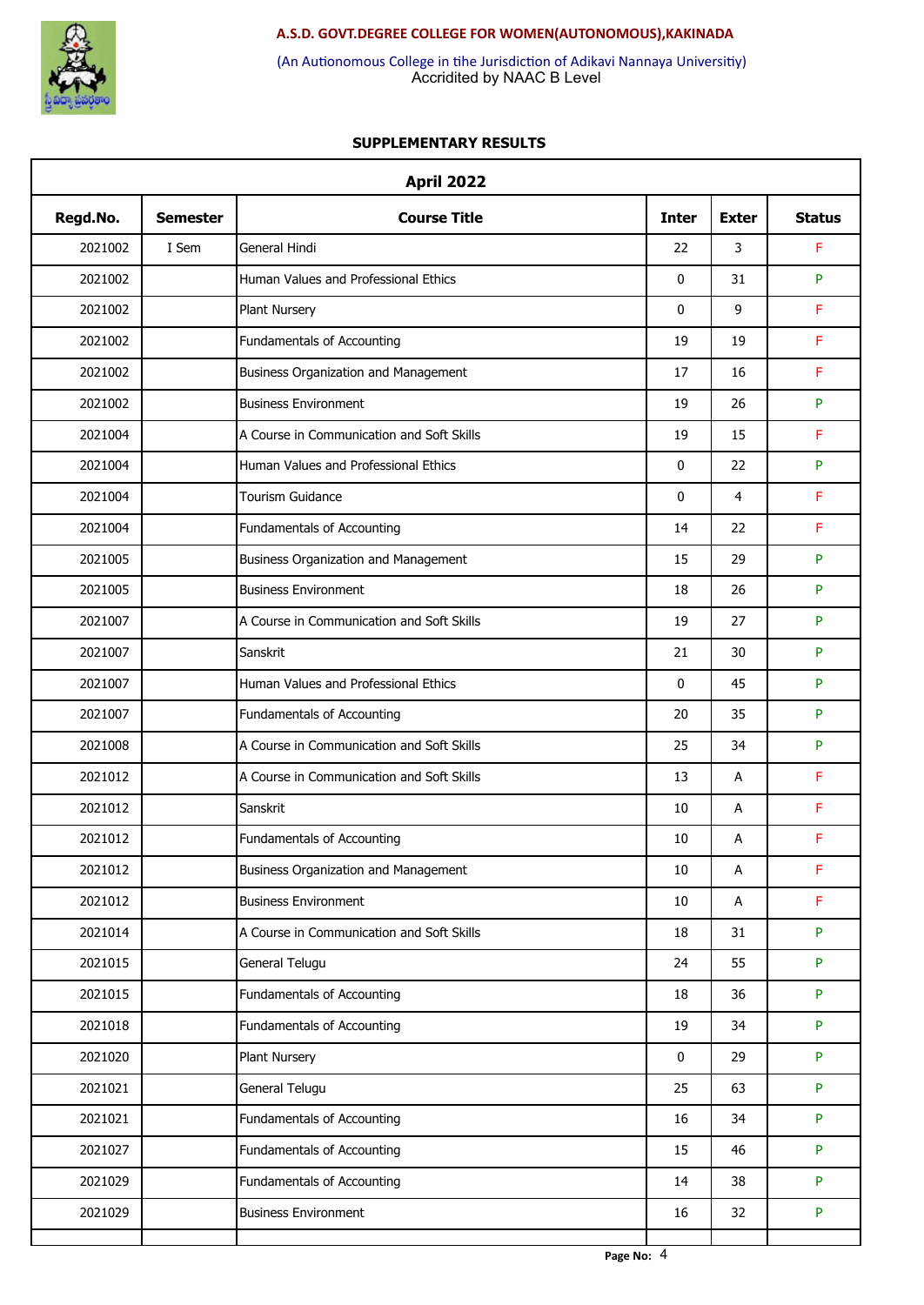

Accridited by NAAC B Level (An Autionomous College in tihe Jurisdiction of Adikavi Nannaya Universitiy)

|          |                 | <b>April 2022</b>                           |              |              |               |
|----------|-----------------|---------------------------------------------|--------------|--------------|---------------|
| Regd.No. | <b>Semester</b> | <b>Course Title</b>                         | <b>Inter</b> | <b>Exter</b> | <b>Status</b> |
| 2021030  | I Sem           | A Course in Communication and Soft Skills   | 14           | 26           | P             |
| 2021030  |                 | General Telugu                              | 18           | 28           | P             |
| 2021030  |                 | <b>Insurance Promotion</b>                  | 0            | 20           | P             |
| 2021030  |                 | Fundamentals of Accounting                  | 14           | 37           | P             |
| 2021030  |                 | <b>Business Environment</b>                 | 19           | 27           | P             |
| 2021032  |                 | A Course in Communication and Soft Skills   | 18           | 16           | F             |
| 2021032  |                 | General Telugu                              | 22           | 40           | P             |
| 2021032  |                 | Fundamentals of Accounting                  | 14           | 30           | P             |
| 2021032  |                 | <b>Business Environment</b>                 | 18           | 35           | P             |
| 2021034  |                 | Entrepreneurship Development                | 0            | 35           | P             |
| 2021034  |                 | <b>Business Organization and Management</b> | 15           | 50           | P             |
| 2021036  |                 | General Telugu                              | 22           | 43           | P             |
| 2021038  |                 | A Course in Communication and Soft Skills   | 20           | 26           | P             |
| 2021038  |                 | General Telugu                              | 23           | 51           | P             |
| 2021038  |                 | Human Values and Professional Ethics        | $\mathbf{0}$ | 40           | P             |
| 2021038  |                 | Plant Nursery                               | 0            | 21           | P             |
| 2021038  |                 | Fundamentals of Accounting                  | 15           | 32           | P             |
| 2021038  |                 | Business Organization and Management        | 14           | 35           | P             |
| 2021038  |                 | <b>Business Environment</b>                 | 18           | 33           | P             |
| 2021043  |                 | A Course in Communication and Soft Skills   | 12           | 13           | F             |
| 2021043  |                 | Fundamentals of Accounting                  | 15           | 13           | F             |
| 2021044  |                 | General Telugu                              | 25           | 37           | P             |
| 2021044  |                 | <b>Tourism Guidance</b>                     | 0            | 22           | P             |
| 2021045  |                 | A Course in Communication and Soft Skills   | 20           | 8            | F             |
| 2021045  |                 | General Telugu                              | 18           | 31           | P             |
| 2021045  |                 | Fundamentals of Accounting                  | 16           | 32           | P             |
| 2021047  |                 | <b>Business Environment</b>                 | 25           | 42           | P             |
| 2021050  |                 | A Course in Communication and Soft Skills   | 21           | 34           | P             |
| 2021050  |                 | General Telugu                              | 23           | 58           | P             |
| 2021050  |                 | Fundamentals of Accounting                  | 14           | 38           | P             |
| 2021050  |                 | <b>Business Environment</b>                 | 20           | 46           | P             |
| 2021051  |                 | A Course in Communication and Soft Skills   | 22           | 28           | P             |
|          |                 |                                             |              |              |               |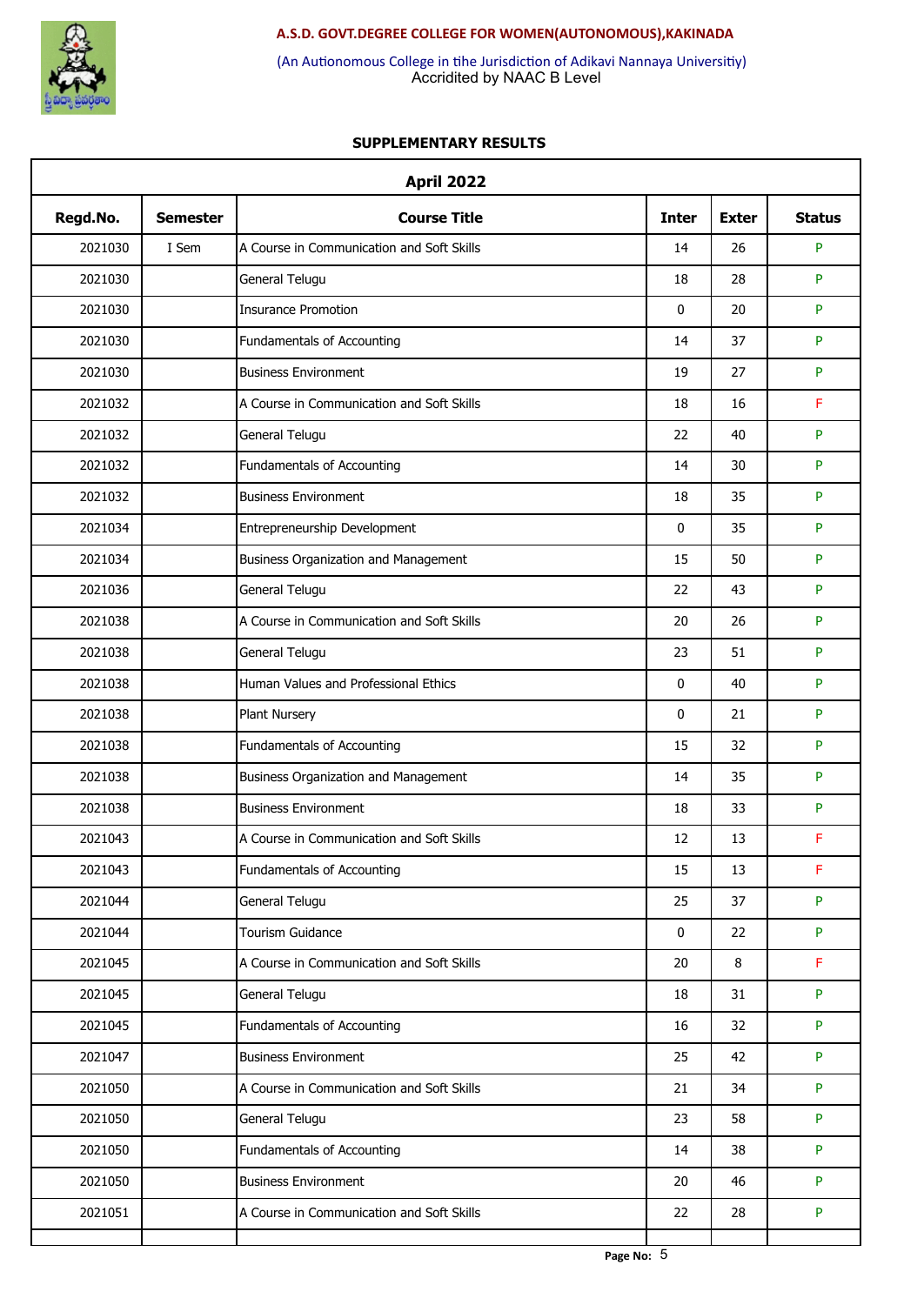

Accridited by NAAC B Level (An Autionomous College in tihe Jurisdiction of Adikavi Nannaya Universitiy)

|          |                 | <b>April 2022</b>                                             |              |              |               |
|----------|-----------------|---------------------------------------------------------------|--------------|--------------|---------------|
| Regd.No. | <b>Semester</b> | <b>Course Title</b>                                           | <b>Inter</b> | <b>Exter</b> | <b>Status</b> |
| 2021051  | I Sem           | Fundamentals of Accounting                                    | 16           | 35           | P             |
| 2021053  |                 | A Course in Communication and Soft Skills                     | 19           | 9            | F             |
| 2021053  |                 | General Telugu                                                | 16           | 16           | F             |
| 2021053  |                 | Human Values and Professional Ethics                          | $\mathbf 0$  | 24           | P             |
| 2021053  |                 | Tourism Guidance                                              | $\mathbf 0$  | Α            | F             |
| 2021053  |                 | Fundamentals of Accounting                                    | 16           | 33           | P             |
| 2021053  |                 | Business Organization and Management                          | 14           | 19           | F             |
| 2021053  |                 | <b>Business Environment</b>                                   | 18           | 26           | P             |
| 2021054  |                 | A Course in Communication and Soft Skills                     | 19           | 26           | P             |
| 2021054  |                 | Plant Nursery                                                 | $\mathbf 0$  | 22           | P             |
| 2021054  |                 | Fundamentals of Accounting                                    | 14           | 29           | P             |
| 2021054  |                 | Business Organization and Management                          | 16           | 31           | P             |
| 2021054  |                 | <b>Business Environment</b>                                   | 18           | 35           | P             |
|          |                 |                                                               |              |              |               |
| 2022002  | I Sem           | <b>B.Com(General)-B Section</b><br>Fundamentals of Accounting | 24           | 40           | P             |
| 2022003  |                 | <b>Business Environment</b>                                   | 14           | 41           | P             |
| 2022004  |                 | <b>Insurance Promotion</b>                                    | 0            | 25           | P             |
| 2022006  |                 | <b>Insurance Promotion</b>                                    | $\mathbf 0$  | 26           | P             |
| 2022012  |                 | <b>Insurance Promotion</b>                                    | 0            | 30           | P             |
| 2022014  |                 | Fundamentals of Accounting                                    | 23           | 29           | P             |
| 2022018  |                 | <b>Insurance Promotion</b>                                    | 0            | 35           | P             |
| 2022019  |                 | A Course in Communication and Soft Skills                     | 21           | 26           | P             |
| 2022019  |                 | Sanskrit                                                      | 20           | 8            | F             |
| 2022019  |                 | Human Values and Professional Ethics                          | 0            | 37           | P             |
| 2022019  |                 | <b>Insurance Promotion</b>                                    | 0            | 21           | P             |
| 2022019  |                 | <b>Fundamentals of Accounting</b>                             | 16           | 10           | F             |
| 2022019  |                 | Business Organization and Management                          | 14           | $\mathsf{A}$ | F             |
| 2022019  |                 | <b>Business Environment</b>                                   | 13           | 12           | F             |
| 2022020  |                 | A Course in Communication and Soft Skills                     | 25           | 26           | P             |
| 2022020  |                 | <b>Insurance Promotion</b>                                    | 0            | 24           | P             |
| 2022020  |                 | Fundamentals of Accounting                                    | 23           | 34           | P             |
|          |                 |                                                               |              |              |               |
|          |                 |                                                               |              |              |               |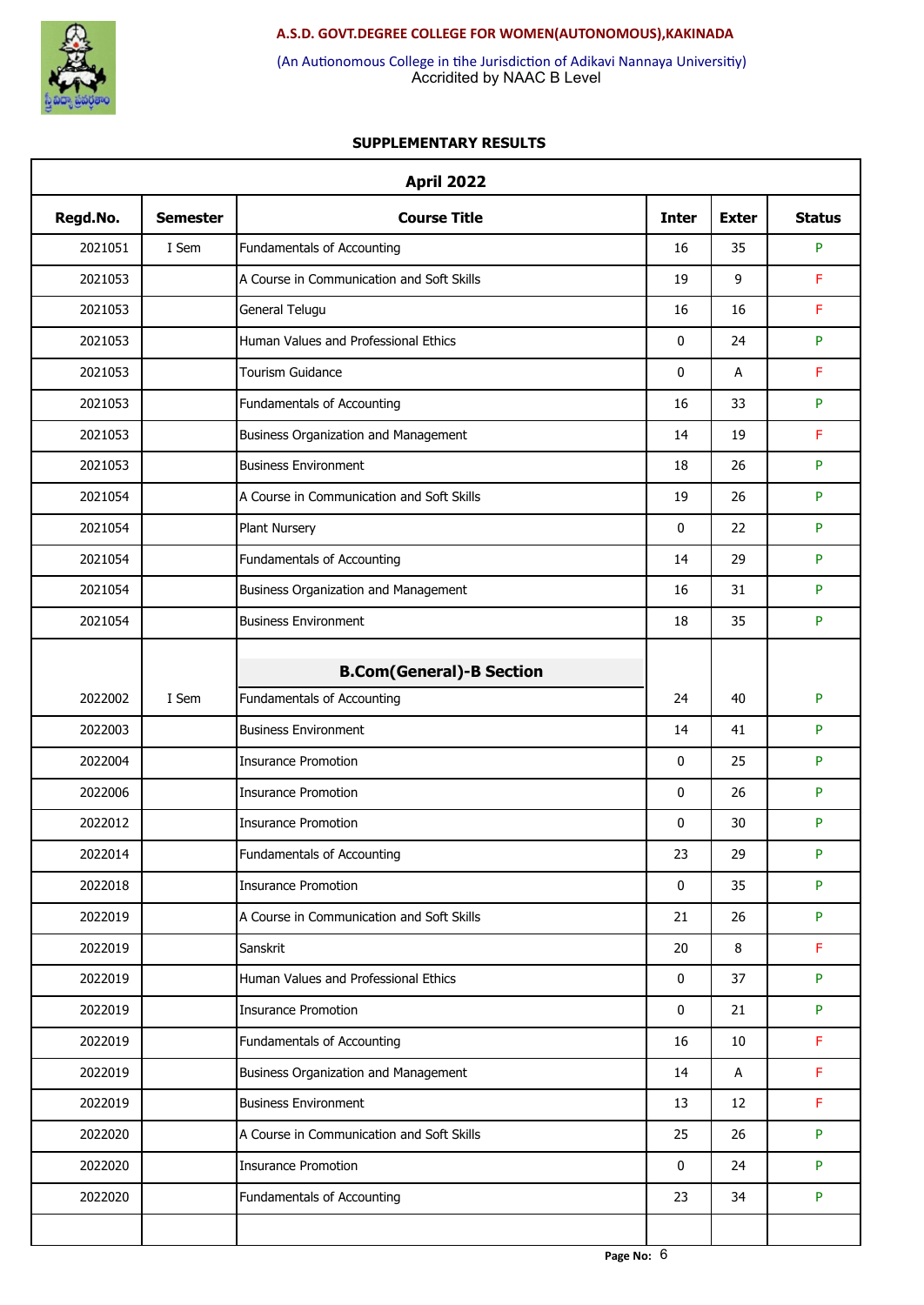

Accridited by NAAC B Level (An Autionomous College in tihe Jurisdiction of Adikavi Nannaya Universitiy)

|          |                 | <b>April 2022</b>                         |              |              |               |
|----------|-----------------|-------------------------------------------|--------------|--------------|---------------|
| Regd.No. | <b>Semester</b> | <b>Course Title</b>                       | <b>Inter</b> | <b>Exter</b> | <b>Status</b> |
| 2022020  | I Sem           | <b>Business Environment</b>               | 16           | 31           | P             |
| 2022021  |                 | Human Values and Professional Ethics      | 0            | 33           | P             |
| 2022023  |                 | A Course in Communication and Soft Skills | 21           | 44           | P             |
| 2022023  |                 | Sanskrit                                  | 22           | 12           | F             |
| 2022023  |                 | Entrepreneurship Development              | 0            | 41           | P             |
| 2022023  |                 | <b>Insurance Promotion</b>                | $\mathbf{0}$ | 39           | P             |
| 2022023  |                 | Fundamentals of Accounting                | 24           | 30           | P             |
| 2022023  |                 | Business Organization and Management      | 24           | 35           | P             |
| 2022023  |                 | <b>Business Environment</b>               | 23           | 44           | P             |
| 2022024  |                 | A Course in Communication and Soft Skills | 15           | 32           | P             |
| 2022024  |                 | Sanskrit                                  | 17           | 31           | P             |
| 2022024  |                 | Entrepreneurship Development              | 0            | 31           | P             |
| 2022024  |                 | <b>Insurance Promotion</b>                | 0            | 30           | P             |
| 2022024  |                 | Fundamentals of Accounting                | 16           | 19           | F             |
| 2022024  |                 | Business Organization and Management      | 18           | 34           | P             |
| 2022024  |                 | <b>Business Environment</b>               | 16           | 35           | P             |
| 2022026  |                 | Fundamentals of Accounting                | 22           | 39           | P             |
| 2022029  |                 | A Course in Communication and Soft Skills | 22           | 30           | P             |
| 2022029  |                 | General Telugu                            | 25           | 40           | P             |
| 2022029  |                 | <b>Business Environment</b>               | 20           | 29           | P             |
| 2022030  |                 | A Course in Communication and Soft Skills | 22           | 26           | P             |
| 2022030  |                 | Human Values and Professional Ethics      | 0            | 41           | P             |
| 2022030  |                 | <b>Insurance Promotion</b>                | 0            | 27           | P             |
| 2022030  |                 | Business Organization and Management      | 21           | 13           | F             |
| 2022030  |                 | <b>Business Environment</b>               | 15           | 26           | P             |
| 2022031  |                 | A Course in Communication and Soft Skills | 25           | 30           | P             |
| 2022031  |                 | General Telugu                            | 22           | 38           | P             |
| 2022031  |                 | <b>Insurance Promotion</b>                | 0            | 21           | P             |
| 2022031  |                 | Fundamentals of Accounting                | 19           | 38           | P             |
| 2022031  |                 | <b>Business Environment</b>               | 14           | 31           | P             |
| 2022032  |                 | General Telugu                            | 21           | 44           | P             |
| 2022032  |                 | Human Values and Professional Ethics      | 0            | 36           | P             |
|          |                 |                                           |              |              |               |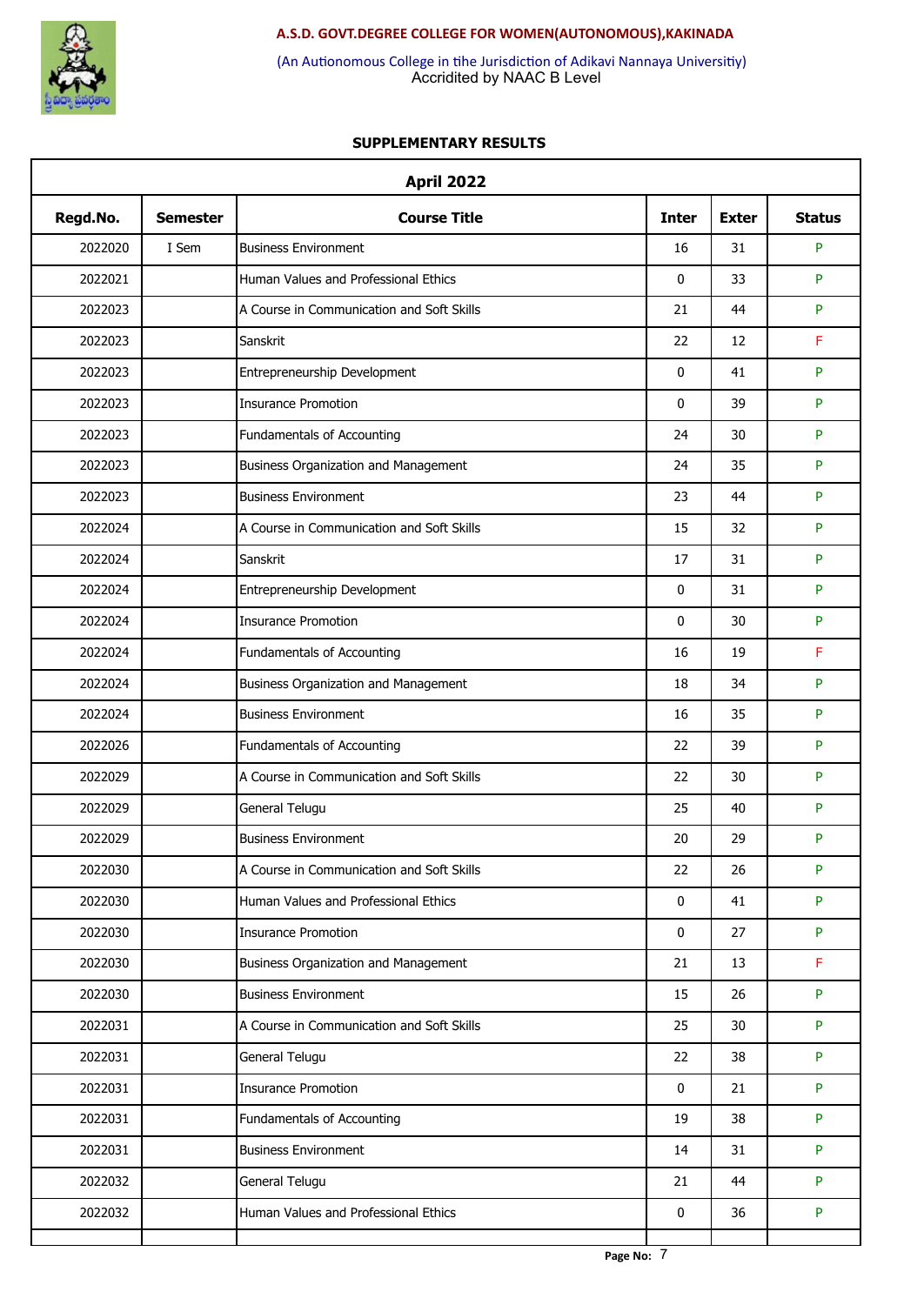

Accridited by NAAC B Level (An Autionomous College in tihe Jurisdiction of Adikavi Nannaya Universitiy)

|          |                 | <b>April 2022</b>                         |              |              |               |
|----------|-----------------|-------------------------------------------|--------------|--------------|---------------|
| Regd.No. | <b>Semester</b> | <b>Course Title</b>                       | <b>Inter</b> | <b>Exter</b> | <b>Status</b> |
| 2022032  | I Sem           | <b>Insurance Promotion</b>                | 0            | 21           | P             |
| 2022032  |                 | Fundamentals of Accounting                | 20           | 38           | P             |
| 2022032  |                 | Business Organization and Management      | 23           | 34           | P             |
| 2022032  |                 | <b>Business Environment</b>               | 16           | 28           | P             |
| 2022034  |                 | A Course in Communication and Soft Skills | 16           | 26           | P             |
| 2022034  |                 | General Telugu                            | 22           | 30           | P             |
| 2022034  |                 | Human Values and Professional Ethics      | 0            | 38           | P             |
| 2022034  |                 | <b>Insurance Promotion</b>                | 0            | 9            | F             |
| 2022034  |                 | Fundamentals of Accounting                | 22           | 30           | P             |
| 2022034  |                 | Business Organization and Management      | 20           | 27           | P             |
| 2022034  |                 | <b>Business Environment</b>               | 13           | 27           | P             |
| 2022035  |                 | A Course in Communication and Soft Skills | 18           | 36           | P             |
| 2022035  |                 | <b>Insurance Promotion</b>                | 0            | 35           | P             |
| 2022035  |                 | Fundamentals of Accounting                | 22           | 39           | P             |
| 2022035  |                 | <b>Business Environment</b>               | 19           | 40           | P             |
| 2022037  |                 | A Course in Communication and Soft Skills | 16           | 16           | F             |
| 2022037  |                 | General Telugu                            | 20           | 9            | F             |
| 2022037  |                 | <b>Insurance Promotion</b>                | 0            | 20           | P             |
| 2022037  |                 | Fundamentals of Accounting                | 21           | 29           | P             |
| 2022037  |                 | <b>Business Environment</b>               | 15           | 26           | P             |
| 2022038  |                 | General Telugu                            | 15           | 29           | P             |
| 2022038  |                 | <b>Insurance Promotion</b>                | 0            | 33           | P             |
| 2022039  |                 | A Course in Communication and Soft Skills | 16           | 35           | P             |
| 2022039  |                 | General Telugu                            | 18           | 30           | P             |
| 2022039  |                 | Human Values and Professional Ethics      | 0            | 46           | P             |
| 2022039  |                 | <b>Insurance Promotion</b>                | 0            | 28           | P             |
| 2022039  |                 | Fundamentals of Accounting                | 18           | 26           | P             |
| 2022039  |                 | <b>Business Environment</b>               | 15           | 40           | P             |
| 2022043  |                 | General Telugu                            | 17           | 47           | P             |
| 2022047  |                 | Fundamentals of Accounting                | 17           | 34           | P             |
| 2022048  |                 | <b>Insurance Promotion</b>                | 0            | 27           | P             |
| 2022048  |                 | Fundamentals of Accounting                | 23           | 37           | P             |
|          |                 |                                           |              |              |               |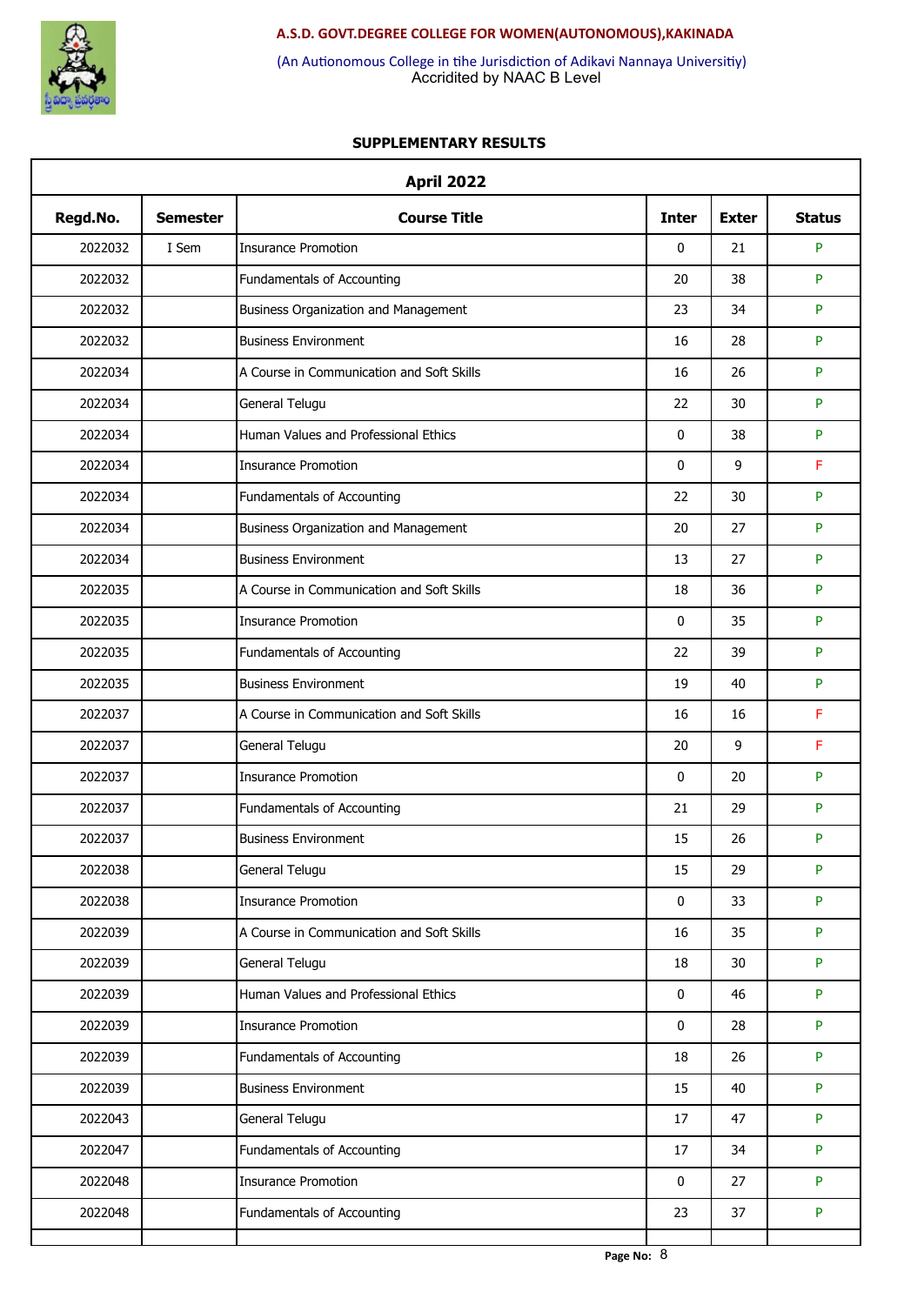

Accridited by NAAC B Level (An Autionomous College in tihe Jurisdiction of Adikavi Nannaya Universitiy)

|          |                 | <b>April 2022</b>                         |              |              |               |
|----------|-----------------|-------------------------------------------|--------------|--------------|---------------|
| Regd.No. | <b>Semester</b> | <b>Course Title</b>                       | <b>Inter</b> | <b>Exter</b> | <b>Status</b> |
| 2022049  | I Sem           | <b>Insurance Promotion</b>                | 0            | 29           | P             |
| 2022053  |                 | <b>Business Environment</b>               | 17           | 38           | P             |
| 2022056  |                 | A Course in Communication and Soft Skills | 20           | 26           | P             |
| 2022056  |                 | General Telugu                            | 20           | 27           | P             |
| 2022056  |                 | Human Values and Professional Ethics      | 0            | 28           | P             |
| 2022056  |                 | <b>Insurance Promotion</b>                | 0            | 22           | P             |
| 2022056  |                 | Fundamentals of Accounting                | 16           | 18           | F             |
| 2022056  |                 | Business Organization and Management      | 15           | 27           | P             |
| 2022056  |                 | <b>Business Environment</b>               | 13           | 17           | F             |
| 2022057  |                 | A Course in Communication and Soft Skills | 20           | 17           | F             |
| 2022057  |                 | General Telugu                            | 15           | 13           | F             |
| 2022057  |                 | Human Values and Professional Ethics      | 0            | 23           | P             |
| 2022057  |                 | <b>Insurance Promotion</b>                | 0            | 21           | P             |
| 2022057  |                 | Fundamentals of Accounting                | 12           | 9            | F             |
| 2022057  |                 | Business Organization and Management      | 13           | 19           | F             |
| 2022057  |                 | <b>Business Environment</b>               | 13           | 12           | F             |
| 2022058  |                 | <b>Insurance Promotion</b>                | 0            | 30           | P             |
|          |                 |                                           |              |              |               |
|          |                 | <b>B.Com(VOC)</b>                         |              |              |               |
| 2023001  | I Sem           | General Hindi                             | 21           | 30           | P             |
| 2023001  |                 | Insurance Promotion                       | 0            | 32           | P             |
| 2023004  |                 | <b>Information Technology</b>             | 22           | 48           | P             |
| 2023009  |                 | General Telugu                            | 22           | 30           | P             |
| 2023009  |                 | <b>Insurance Promotion</b>                | 0            | 36           | P             |
| 2023009  |                 | Fundamentals of Accounting                | 22           | 31           | P             |
| 2023010  |                 | Fundamentals of Accounting                | 22           | 29           | P             |
| 2023015  |                 | A Course in Communication and Soft Skills | 18           | 12           | F             |
| 2023015  |                 | <b>Insurance Promotion</b>                | 0            | 24           | P             |
| 2023015  |                 | <b>Information Technology</b>             | 14           | 33           | P             |
| 2023015  |                 | <b>Information Technology Practical</b>   | 0            | 20           | P             |
| 2023023  |                 | <b>Insurance Promotion</b>                | 0            | 29           | P             |
| 2023023  |                 | Fundamentals of Accounting                | 23           | 39           | P             |
|          |                 |                                           |              |              |               |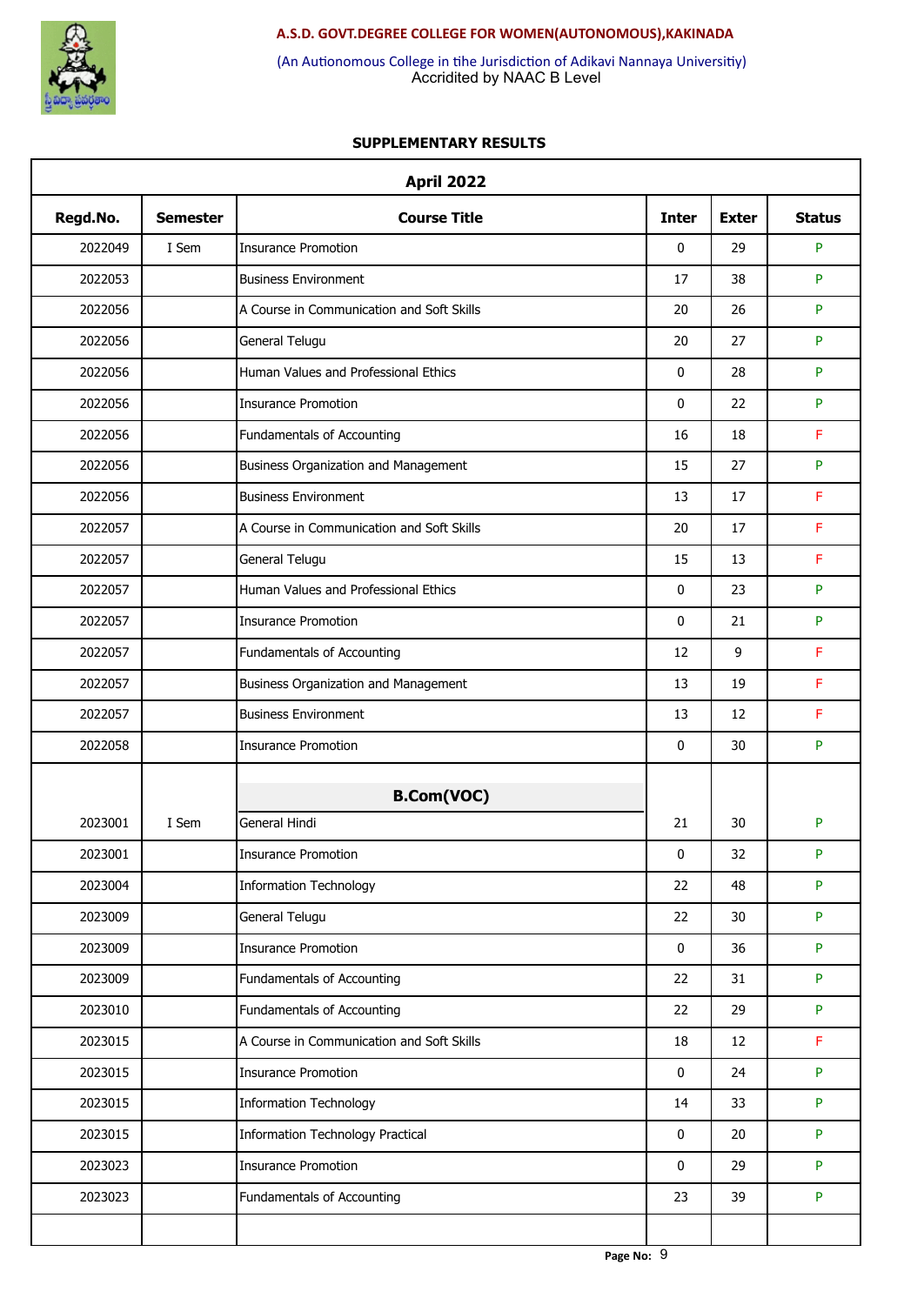

Accridited by NAAC B Level (An Autionomous College in tihe Jurisdiction of Adikavi Nannaya Universitiy)

| Regd.No. | <b>Semester</b> | <b>Course Title</b>                                      | <b>Inter</b> | <b>Exter</b>   | <b>Status</b> |
|----------|-----------------|----------------------------------------------------------|--------------|----------------|---------------|
| 2023024  | I Sem           | <b>Insurance Promotion</b>                               | $\mathbf{0}$ | 27             | P             |
|          |                 | <b>B.Sc (Chemistry, Zoology, Aquaculture Technology)</b> |              |                |               |
| 2036001  | I Sem           | A Course in Communication and Soft Skills                | 25           | 38             | P             |
| 2036002  |                 | A Course in Communication and Soft Skills                | 25           | 36             | P             |
| 2036002  |                 | Plant Nursery                                            | 0            | 24             | P             |
| 2036003  |                 | A Course in Communication and Soft Skills                | 25           | 43             | P             |
| 2036004  |                 | A Course in Communication and Soft Skills                | 25           | 48             | P             |
| 2036005  |                 | A Course in Communication and Soft Skills                | 25           | 49             | P             |
| 2036007  |                 | A Course in Communication and Soft Skills                | 22           | 26             | P             |
| 2036007  |                 | General Telugu                                           | 24           | 12             | F             |
| 2036008  |                 | A Course in Communication and Soft Skills                | 22           | 48             | P             |
| 2036009  |                 | A Course in Communication and Soft Skills                | 18           | 30             | P             |
| 2036009  |                 | General Telugu                                           | 18           | 48             | P             |
| 2036009  |                 | Animal Diversity-Biology of Non-Chordates                | 15           | 28             | P             |
| 2036010  |                 | A Course in Communication and Soft Skills                | 18           | 26             | P             |
| 2036010  |                 | Inorganic&Physical Chemistry                             | 15           | 12             | F             |
| 2036011  |                 | A Course in Communication and Soft Skills                | 21           | 26             | P             |
| 2036011  |                 | Inorganic&Physical Chemistry                             | 21           | 11             | F             |
| 2036012  |                 | A Course in Communication and Soft Skills                | 20           | 32             | P             |
| 2036012  |                 | General Telugu                                           | 21           | 41             | P             |
| 2036012  |                 | Animal Diversity-Biology of Non-Chordates                | 20           | 16             | F             |
| 2036012  |                 | Inorganic&Physical Chemistry                             | 18           | 8              | F             |
| 2036013  |                 | A Course in Communication and Soft Skills                | 25           | 46             | P             |
| 2036014  |                 | A Course in Communication and Soft Skills                | 25           | 52             | P             |
| 2036014  |                 | General Telugu                                           | 24           | 52             | P             |
| 2036014  |                 | Plant Nursery                                            | 0            | 25             | P             |
| 2036014  |                 | Animal Diversity-Biology of Non-Chordates                | 20           | 31             | P             |
| 2036015  |                 | A Course in Communication and Soft Skills                | 20           | 44             | P             |
| 2036015  |                 | General Telugu                                           | 23           | 40             | P             |
| 2036015  |                 | Plant Nursery                                            | 0            | 20             | P             |
| 2036015  |                 | Animal Diversity-Biology of Non-Chordates                | 22           | $\overline{7}$ | F             |
|          |                 |                                                          |              |                |               |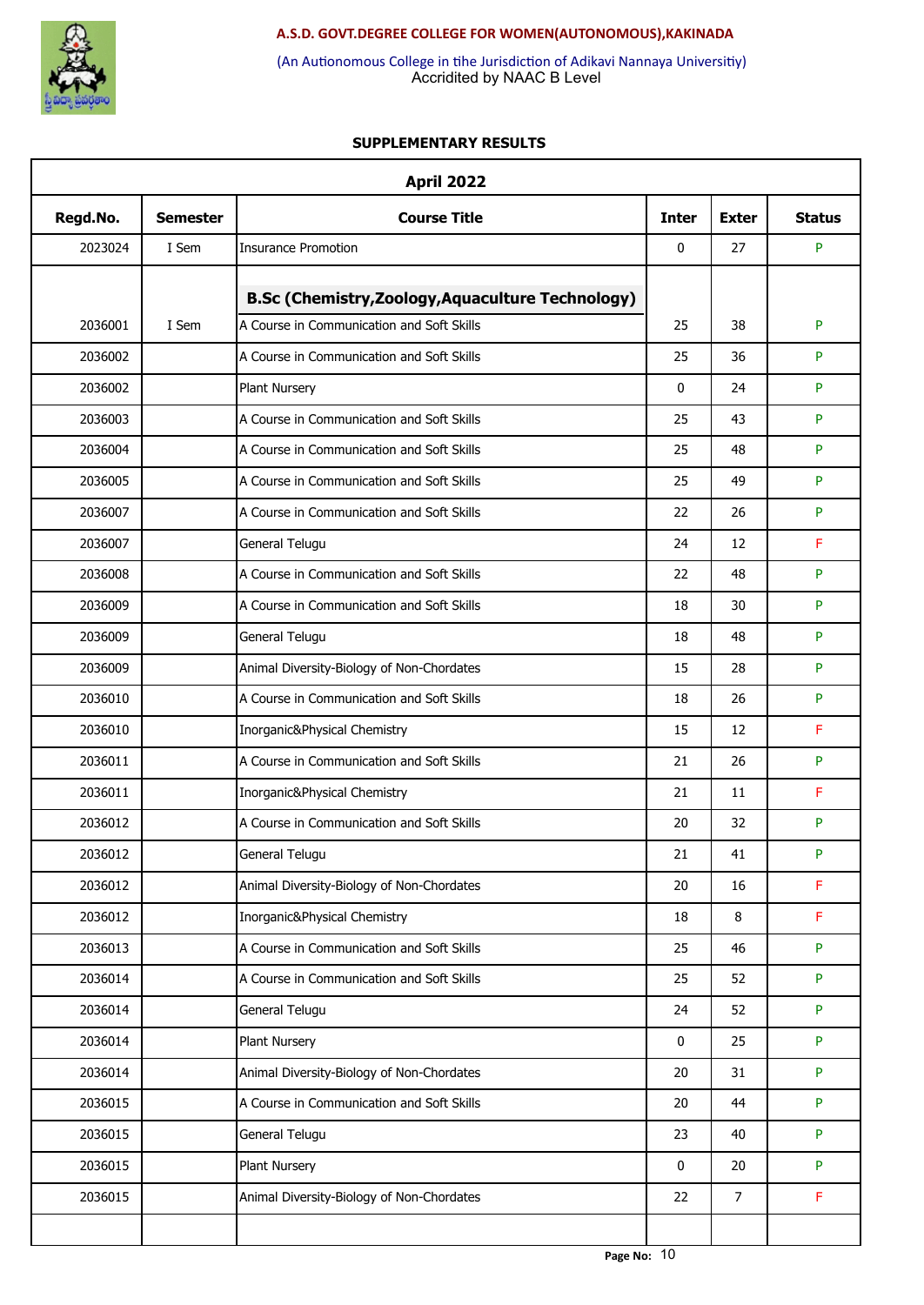

Accridited by NAAC B Level (An Autionomous College in tihe Jurisdiction of Adikavi Nannaya Universitiy)

| <b>April 2022</b> |                 |                                                  |              |              |               |  |  |
|-------------------|-----------------|--------------------------------------------------|--------------|--------------|---------------|--|--|
| Regd.No.          | <b>Semester</b> | <b>Course Title</b>                              | <b>Inter</b> | <b>Exter</b> | <b>Status</b> |  |  |
| 2036015           | I Sem           | Inorganic&Physical Chemistry                     | 22           | 14           | F             |  |  |
| 2036016           |                 | A Course in Communication and Soft Skills        | 12           | 26           | F             |  |  |
| 2036016           |                 | Plant Nursery                                    | 0            | 26           | P             |  |  |
| 2036016           |                 | Animal Diversity-Biology of Non-Chordates        | 15           | 13           | F             |  |  |
| 2036018           |                 | A Course in Communication and Soft Skills        | 24           | 31           | P             |  |  |
| 2036018           |                 | Animal Diversity-Biology of Non-Chordates        | 20           | 27           | P             |  |  |
| 2036019           |                 | A Course in Communication and Soft Skills        | 23           | 32           | P             |  |  |
| 2036019           |                 | Animal Diversity-Biology of Non-Chordates        | 20           | 18           | F             |  |  |
|                   |                 | B.Sc.,(Botany,Zoology,Chemistry)                 |              |              |               |  |  |
| 2033002           | I Sem           | A Course in Communication and Soft Skills        | 21           | 26           | ${\sf P}$     |  |  |
| 2033002           |                 | Animal Diversity-Biology of Non-Chordates        | 22           | 26           | P             |  |  |
| 2033002           |                 | Inorganic&Physical Chemistry                     | 21           | 11           | F             |  |  |
| 2033003           |                 | A Course in Communication and Soft Skills        | 25           | 34           | P             |  |  |
| 2033004           |                 | A Course in Communication and Soft Skills        | 15           | 35           | P             |  |  |
| 2033006           |                 | A Course in Communication and Soft Skills        | 24           | 33           | P             |  |  |
| 2033010           |                 | A Course in Communication and Soft Skills        | 21           | 16           | F             |  |  |
| 2033010           |                 | General Telugu                                   | 25           | 35           | P             |  |  |
| 2033010           |                 | Fundamentals of Microbes and Non Vascular Plants | 19           | 35           | P             |  |  |
| 2033011           |                 | A Course in Communication and Soft Skills        | 24           | 26           | P             |  |  |
| 2033011           |                 | General Telugu                                   | 25           | 55           | P             |  |  |
| 2033011           |                 | Plant Nursery                                    | 0            | 21           | P             |  |  |
| 2033011           |                 | Fundamentals of Microbes and Non Vascular Plants | 23           | 43           | P             |  |  |
| 2033012           |                 | A Course in Communication and Soft Skills        | 21           | 35           | P             |  |  |
| 2033015           |                 | Human Values and Professional Ethics             | 0            | 44           | P             |  |  |
| 2033015           |                 | Plant Nursery                                    | 0            | 20           | P             |  |  |
| 2033015           |                 | Fundamentals of Microbes and Non Vascular Plants | 16           | 31           | P             |  |  |
| 2033015           |                 | Animal Diversity-Biology of Non-Chordates        | 20           | 12           | F             |  |  |
| 2033016           |                 | Fundamentals of Microbes and Non Vascular Plants | 16           | 45           | P             |  |  |
| 2033023           |                 | A Course in Communication and Soft Skills        | 23           | 27           | P             |  |  |
| 2033023           |                 | General Telugu                                   | 24           | 42           | P             |  |  |
| 2033023           |                 | Plant Nursery                                    | 0            | 20           | P             |  |  |
|                   |                 |                                                  |              |              |               |  |  |
|                   |                 |                                                  |              |              |               |  |  |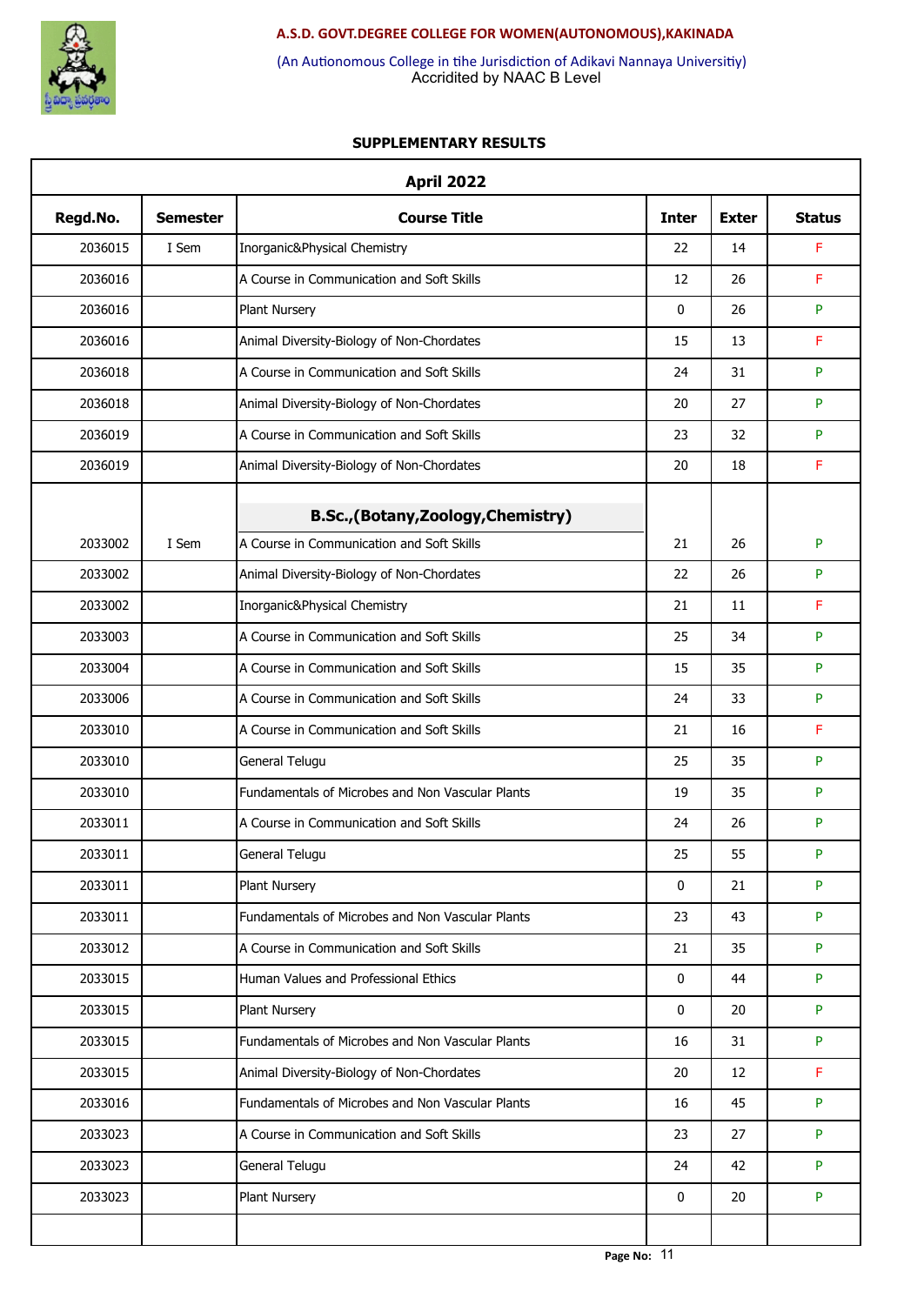

Accridited by NAAC B Level (An Autionomous College in tihe Jurisdiction of Adikavi Nannaya Universitiy)

| <b>April 2022</b>  |                 |                                                                                  |              |              |               |  |  |  |
|--------------------|-----------------|----------------------------------------------------------------------------------|--------------|--------------|---------------|--|--|--|
| Regd.No.           | <b>Semester</b> | <b>Course Title</b>                                                              | <b>Inter</b> | <b>Exter</b> | <b>Status</b> |  |  |  |
| 2033023            | I Sem           | Fundamentals of Microbes and Non Vascular Plants                                 | 23           | 44           | P             |  |  |  |
| 2033023            |                 | Inorganic&Physical Chemistry                                                     | 22           | 12           | F             |  |  |  |
| 2033024            |                 | A Course in Communication and Soft Skills                                        | 21           | 32           | P             |  |  |  |
| 2033024            |                 | Plant Nursery                                                                    | $\mathbf 0$  | 22           | P             |  |  |  |
| 2033024            |                 | Fundamentals of Microbes and Non Vascular Plants                                 | 19           | 31           | P             |  |  |  |
| 2033025            |                 | A Course in Communication and Soft Skills                                        | 25           | 40           | P             |  |  |  |
| 2033026            |                 | A Course in Communication and Soft Skills                                        | 15           | 30           | P             |  |  |  |
| 2033026            |                 | General Telugu                                                                   | 16           | 50           | P             |  |  |  |
| 2033026            |                 | Plant Nursery                                                                    | $\mathbf 0$  | 23           | P             |  |  |  |
| 2033028            |                 | A Course in Communication and Soft Skills                                        | 15           | 40           | P             |  |  |  |
| 2033029            |                 | A Course in Communication and Soft Skills                                        | 20           | 26           | P             |  |  |  |
| 2033029            |                 | Animal Diversity-Biology of Non-Chordates                                        | 21           | 18           | F             |  |  |  |
| 2033030            |                 | A Course in Communication and Soft Skills                                        | 25           | 26           | P             |  |  |  |
| 2033030            |                 | Plant Nursery                                                                    | $\mathbf 0$  | 21           | P             |  |  |  |
|                    |                 |                                                                                  |              |              |               |  |  |  |
| 2038001            | I Sem           | B.Sc., (Chemistry, Botany, Zoology)<br>A Course in Communication and Soft Skills | 18           | 38           | P             |  |  |  |
| 2038001            |                 | General Hindi                                                                    | 15           | 27           | P             |  |  |  |
| 2038001            |                 | Plant Nursery                                                                    | $\mathbf 0$  | 35           | P             |  |  |  |
| 2038002            |                 |                                                                                  | 0            | 38           | P             |  |  |  |
|                    |                 | Plant Nursery                                                                    | 25           |              | P             |  |  |  |
| 2038003<br>2038003 |                 | A Course in Communication and Soft Skills<br>Plant Nursery                       | 0            | 35<br>22     | P             |  |  |  |
| 2038004            |                 | A Course in Communication and Soft Skills                                        | 25           | 26           | P             |  |  |  |
| 2038004            |                 | Plant Nursery                                                                    | 0            | 20           | P             |  |  |  |
| 2038004            |                 | Animal Diversity-Biology of Non-Chordates                                        | $20\,$       | 12           | F             |  |  |  |
| 2038004            |                 | Inorganic&Physical Chemistry                                                     | 20           | 9            | F             |  |  |  |
| 2038006            |                 | Plant Nursery                                                                    | 0            | 23           | P             |  |  |  |
| 2038006            |                 | Inorganic&Physical Chemistry                                                     | 21           | 17           | F             |  |  |  |
| 2038007            |                 | A Course in Communication and Soft Skills                                        | 18           | 60           | P             |  |  |  |
| 2038007            |                 | Plant Nursery                                                                    | 0            | 23           | P             |  |  |  |
|                    |                 | Human Values and Professional Ethics                                             | $\mathbf 0$  |              |               |  |  |  |
| 2038008            |                 |                                                                                  |              | 38           | P             |  |  |  |
| 2038008            |                 | Plant Nursery                                                                    | 0            | 21           | P             |  |  |  |
|                    |                 |                                                                                  |              |              |               |  |  |  |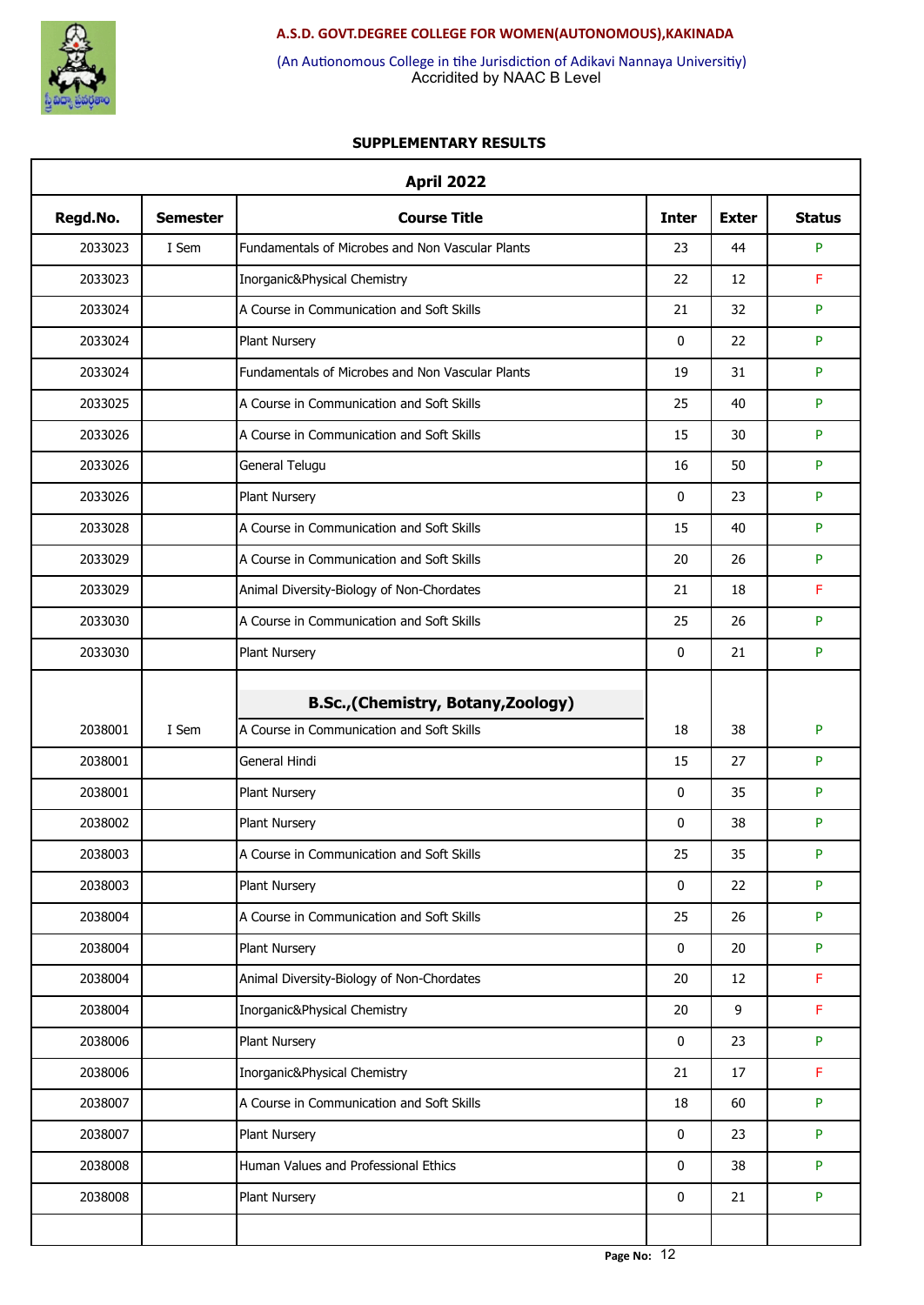

Accridited by NAAC B Level (An Autionomous College in tihe Jurisdiction of Adikavi Nannaya Universitiy)

|          |                 | <b>April 2022</b>                                |              |              |               |
|----------|-----------------|--------------------------------------------------|--------------|--------------|---------------|
| Regd.No. | <b>Semester</b> | <b>Course Title</b>                              | <b>Inter</b> | <b>Exter</b> | <b>Status</b> |
| 2038009  | I Sem           | Plant Nursery                                    | 0            | 35           | P             |
| 2038009  |                 | Inorganic&Physical Chemistry                     | 23           | 16           | F             |
| 2038011  |                 | A Course in Communication and Soft Skills        | 18           | 43           | P             |
| 2038011  |                 | Plant Nursery                                    | 0            | 22           | P             |
| 2038012  |                 | Plant Nursery                                    | 0            | 34           | P             |
| 2038015  |                 | A Course in Communication and Soft Skills        | 21           | 34           | P             |
| 2038015  |                 | Human Values and Professional Ethics             | 0            | 43           | P             |
| 2038015  |                 | Plant Nursery                                    | 0            | 20           | P             |
| 2038015  |                 | Fundamentals of Microbes and Non Vascular Plants | 22           | 43           | P             |
| 2038015  |                 | Animal Diversity-Biology of Non-Chordates        | 20           | 30           | P             |
| 2038016  |                 | A Course in Communication and Soft Skills        | 25           | 35           | P             |
| 2038016  |                 | Plant Nursery                                    | 0            | 20           | P             |
| 2038016  |                 | Fundamentals of Microbes and Non Vascular Plants | 14           | 42           | P             |
| 2038016  |                 | Animal Diversity-Biology of Non-Chordates        | 16           | 29           | P             |
| 2038016  |                 | Inorganic&Physical Chemistry                     | 15           | 5            | F             |
| 2038017  |                 | A Course in Communication and Soft Skills        | 23           | 53           | P             |
| 2038018  |                 | A Course in Communication and Soft Skills        | 18           | 49           | P             |
| 2038018  |                 | Plant Nursery                                    | 0            | 34           | P             |
| 2038019  |                 | A Course in Communication and Soft Skills        | 22           | 34           | P             |
| 2038019  |                 | <b>Plant Nursery</b>                             | 0            | 20           | P             |
| 2038020  |                 | Human Values and Professional Ethics             | 0            | 48           | P             |
| 2038020  |                 | Plant Nursery                                    | 0            | 30           | P             |
| 2038028  |                 | A Course in Communication and Soft Skills        | 25           | 35           | P             |
| 2038028  |                 | Plant Nursery                                    | 0            | 23           | P             |
| 2038029  |                 | A Course in Communication and Soft Skills        | 18           | 57           | P             |
| 2038029  |                 | Plant Nursery                                    | 0            | 26           | P             |
| 2038029  |                 | Inorganic&Physical Chemistry                     | 18           | 27           | P             |
| 2038030  |                 | Human Values and Professional Ethics             | 0            | 46           | P             |
|          |                 |                                                  |              |              |               |
|          |                 | B.Sc., (Chemistry, Botany, Horticulture)         |              |              |               |
| 2039001  | I Sem           | A Course in Communication and Soft Skills        | 21           | 26           | P             |
| 2039001  |                 | Human Values and Professional Ethics             | 0            | 27           | P             |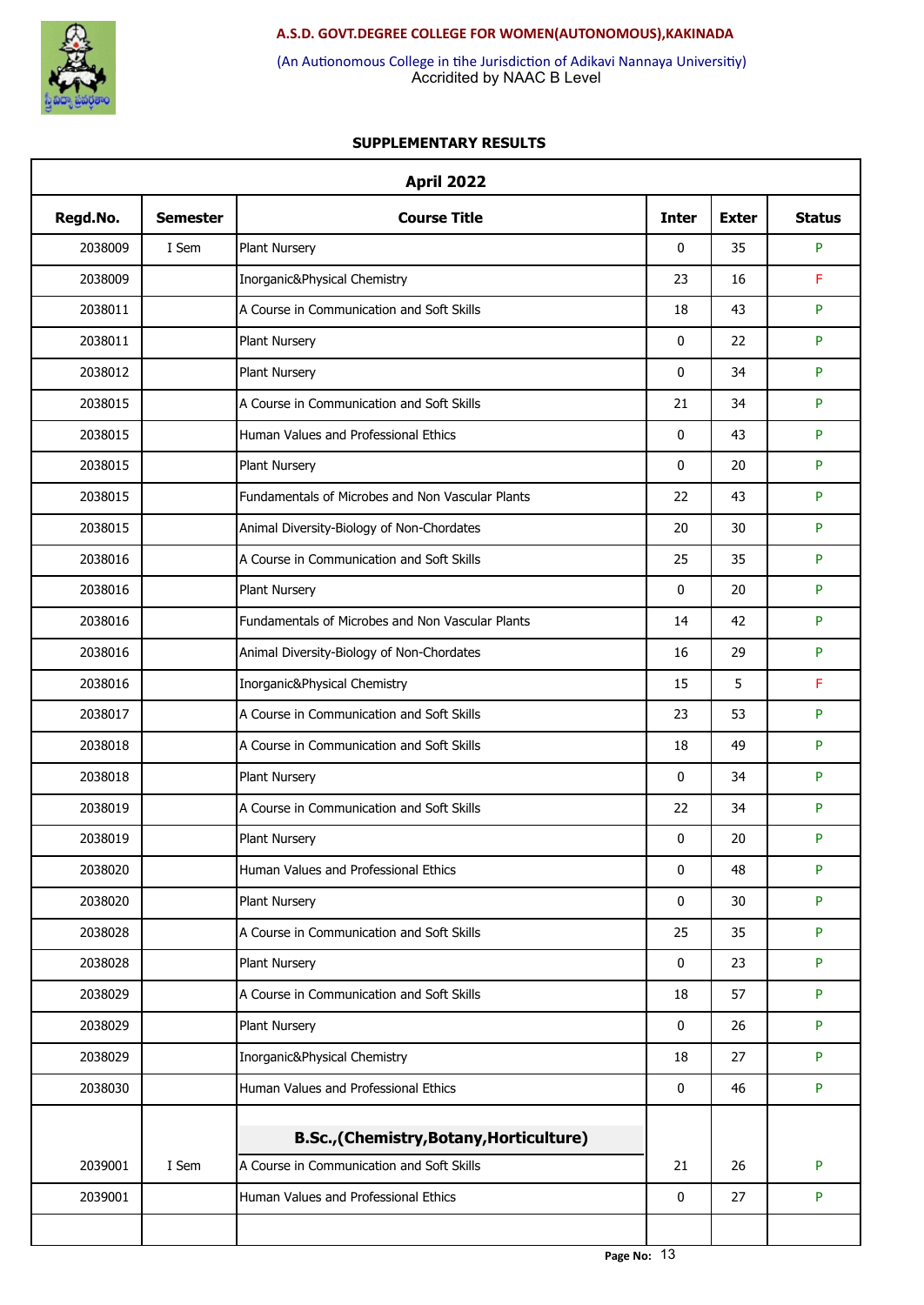

Accridited by NAAC B Level (An Autionomous College in tihe Jurisdiction of Adikavi Nannaya Universitiy)

| Regd.No. | <b>Semester</b> | <b>Course Title</b>                              | <b>Inter</b> | <b>Exter</b> | <b>Status</b> |
|----------|-----------------|--------------------------------------------------|--------------|--------------|---------------|
| 2039001  | I Sem           | Plant Nursery                                    | 0            | 22           | P             |
| 2039001  |                 | Fundamentals of Microbes and Non Vascular Plants | 17           | 26           | P             |
| 2039001  |                 | Inorganic&Physical Chemistry                     | 15           | 15           | F             |
| 2039003  |                 | A Course in Communication and Soft Skills        | 23           | 32           | P             |
| 2039003  |                 | Plant Nursery                                    | 0            | 28           | P             |
| 2039003  |                 | Fundamentals of Microbes and Non Vascular Plants | 22           | 33           | P             |
| 2039006  |                 | A Course in Communication and Soft Skills        | 18           | 35           | P             |
| 2039006  |                 | Human Values and Professional Ethics             | 0            | 48           | P             |
| 2039006  |                 | Plant Nursery                                    | $\mathbf{0}$ | 29           | P             |
| 2039006  |                 | Fundamentals of Microbes and Non Vascular Plants | 14           | 31           | P             |
| 2039008  |                 | A Course in Communication and Soft Skills        | 21           | 34           | P             |
| 2039008  |                 | Plant Nursery                                    | 0            | 20           | P             |
| 2039009  |                 | A Course in Communication and Soft Skills        | 18           | 29           | P             |
| 2039010  |                 | Plant Nursery                                    | 0            | 40           | P             |
| 2039010  |                 | Fundamentals of Microbes and Non Vascular Plants | 15           | 46           | P             |
| 2039011  |                 | A Course in Communication and Soft Skills        | 18           | 26           | P             |
| 2039011  |                 | Human Values and Professional Ethics             | 0            | 46           | P             |
| 2039011  |                 | Plant Nursery                                    | 0            | 25           | P             |
| 2039011  |                 | Fundamentals of Microbes and Non Vascular Plants | 14           | 45           | P             |
| 2039012  |                 | A Course in Communication and Soft Skills        | 23           | 26           | P             |
| 2039012  |                 | Fundamentals of Microbes and Non Vascular Plants | 19           | 38           | P             |
| 2039013  |                 | A Course in Communication and Soft Skills        | 18           | 50           | P             |
| 2039014  |                 | A Course in Communication and Soft Skills        | 18           | 38           | P             |
| 2039014  |                 | Fundamentals of Microbes and Non Vascular Plants | 14           | 34           | P             |
| 2039014  |                 | Inorganic&Physical Chemistry                     | 16           | 26           | P             |
| 2039015  |                 | A Course in Communication and Soft Skills        | 25           | 47           | P             |
| 2039015  |                 | Fundamentals of Microbes and Non Vascular Plants | 23           | 43           | P             |
| 2039016  |                 | A Course in Communication and Soft Skills        | 25           | 45           | P             |
|          |                 |                                                  |              |              |               |
|          |                 | <b>B.Sc., (Maths, Physics, Chemistry)</b>        |              |              |               |
| 2037001  | I Sem           | <b>Differential Equations</b>                    | 25           | 60           | P             |
| 2037002  |                 | A Course in Communication and Soft Skills        | 22           | 31           | P             |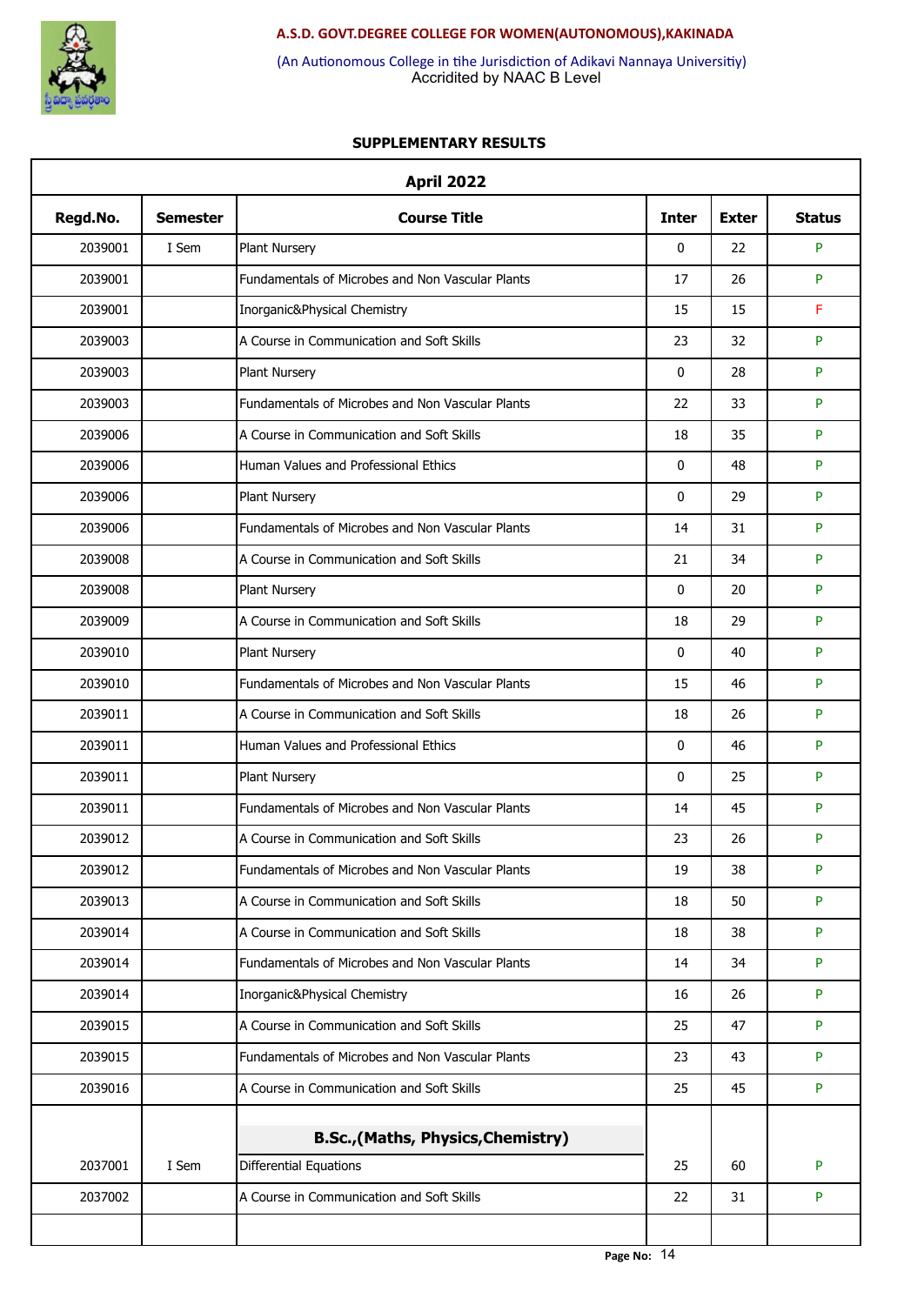

Accridited by NAAC B Level (An Autionomous College in tihe Jurisdiction of Adikavi Nannaya Universitiy)

| <b>April 2022</b> |                 |                                           |              |                |               |  |
|-------------------|-----------------|-------------------------------------------|--------------|----------------|---------------|--|
| Regd.No.          | <b>Semester</b> | <b>Course Title</b>                       | <b>Inter</b> | <b>Exter</b>   | <b>Status</b> |  |
| 2037002           | I Sem           | Differential Equations                    | 21           | 8              | F             |  |
| 2037002           |                 | Inorganic&Physical Chemistry              | 15           | 16             | F             |  |
| 2037003           |                 | A Course in Communication and Soft Skills | 23           | 32             | P             |  |
| 2037004           |                 | A Course in Communication and Soft Skills | 18           | 28             | P             |  |
| 2037004           |                 | <b>Differential Equations</b>             | 25           | $\overline{2}$ | F             |  |
| 2037005           |                 | Differential Equations                    | 23           | 37             | P             |  |
| 2037006           |                 | A Course in Communication and Soft Skills | 22           | 38             | P             |  |
| 2037006           |                 | <b>Differential Equations</b>             | 21           | 12             | F             |  |
| 2037007           |                 | A Course in Communication and Soft Skills | 23           | 48             | P             |  |
| 2037007           |                 | Differential Equations                    | 25           | 54             | P             |  |
| 2037010           |                 | Differential Equations                    | 24           | 34             | P             |  |
| 2037011           |                 | A Course in Communication and Soft Skills | 21           | 30             | P             |  |
| 2037011           |                 | <b>Differential Equations</b>             | 21           | 11             | F             |  |
| 2037012           |                 | A Course in Communication and Soft Skills | 21           | 49             | P             |  |
| 2037012           |                 | Differential Equations                    | 23           | 33             | P             |  |
| 2037015           |                 | <b>Differential Equations</b>             | 25           | 60             | P             |  |
| 2037016           |                 | A Course in Communication and Soft Skills | 14           | 29             | P             |  |
| 2037016           |                 | General Telugu                            | 18           | 33             | P             |  |
| 2037016           |                 | Human Values and Professional Ethics      | 0            | 40             | P             |  |
| 2037016           |                 | <b>Tourism Guidance</b>                   | А            | 22             | P             |  |
| 2037016           |                 | <b>Differential Equations</b>             | 15           | 15             | F             |  |
| 2037017           |                 | A Course in Communication and Soft Skills | 22           | 31             | P             |  |
| 2037017           |                 | Differential Equations                    | 21           | 21             | F             |  |
| 2037019           |                 | A Course in Communication and Soft Skills | 23           | 42             | P             |  |
| 2037019           |                 | Differential Equations                    | 21           | 31             | P             |  |
| 2037019           |                 | Mechanics, Waves and Oscillations         | 20           | 9              | F             |  |
| 2037019           |                 | Inorganic&Physical Chemistry              | 23           | 12             | F             |  |
| 2037021           |                 | Human Values and Professional Ethics      | 0            | 50             | P             |  |
| 2037021           |                 | Mechanics, Waves and Oscillations         | 25           | $\overline{2}$ | F             |  |
| 2037022           |                 | A Course in Communication and Soft Skills | 19           | 26             | P             |  |
| 2037022           |                 | Human Values and Professional Ethics      | 0            | 44             | P             |  |
| 2037022           |                 | Plant Nursery                             | 0            | 10             | F             |  |
|                   |                 |                                           |              |                |               |  |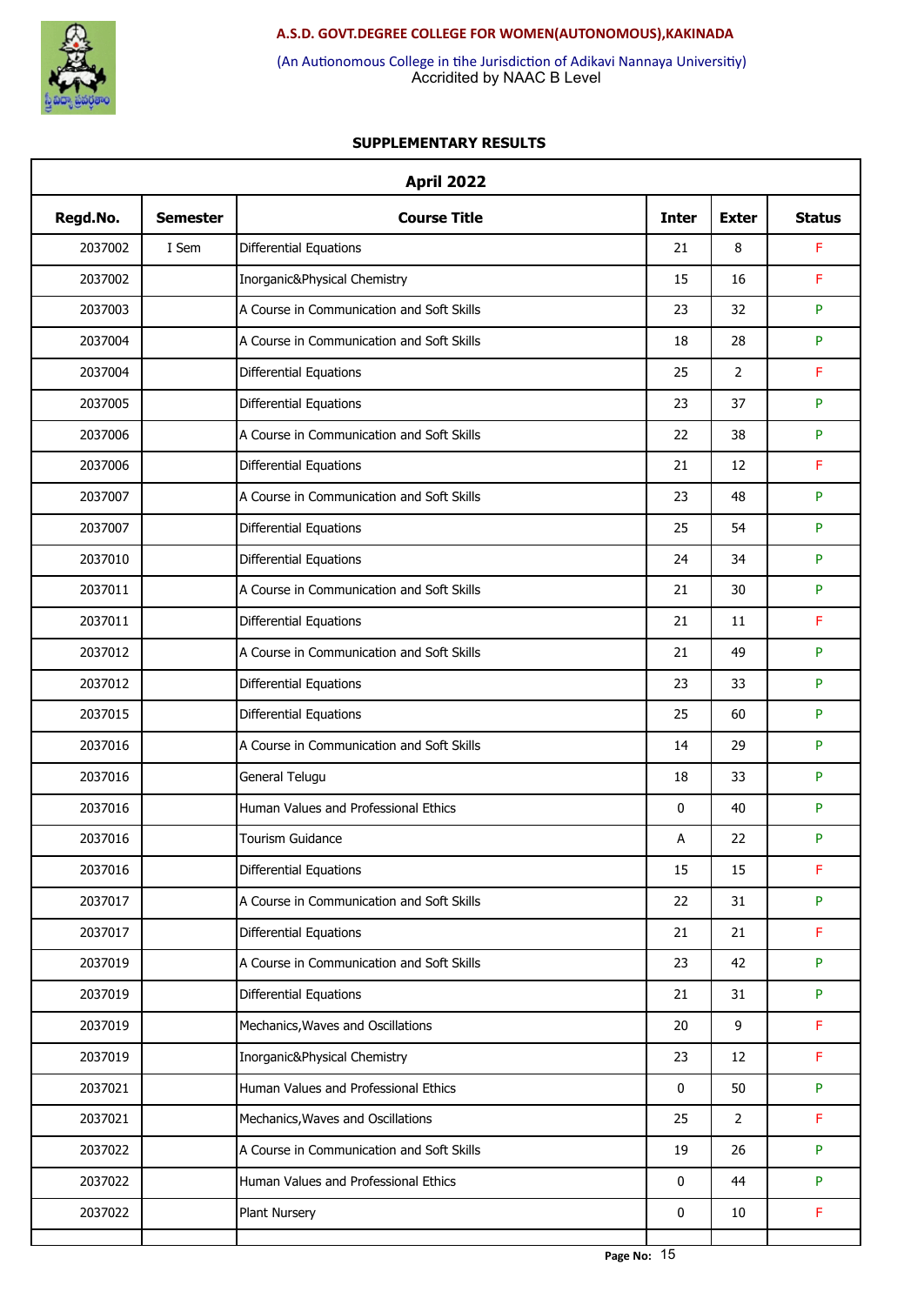

Accridited by NAAC B Level (An Autionomous College in tihe Jurisdiction of Adikavi Nannaya Universitiy)

| Regd.No. | <b>Semester</b> | <b>Course Title</b>                       | <b>Inter</b> | <b>Exter</b>   | <b>Status</b> |
|----------|-----------------|-------------------------------------------|--------------|----------------|---------------|
| 2037022  | I Sem           | Differential Equations                    | 19           | 6              | F             |
| 2037022  |                 | Mechanics, Waves and Oscillations         | 16           | 4              | F             |
| 2037022  |                 | Inorganic&Physical Chemistry              | 17           | $\overline{2}$ | F             |
| 2037023  |                 | A Course in Communication and Soft Skills | 20           | 32             | P             |
| 2037023  |                 | Plant Nursery                             | 0            | 20             | P             |
| 2037023  |                 | <b>Differential Equations</b>             | 20           | 19             | F             |
| 2037023  |                 | Mechanics, Waves and Oscillations         | 18           | $\overline{7}$ | F             |
| 2037023  |                 | Inorganic&Physical Chemistry              | 18           | 15             | F             |
| 2037026  |                 | A Course in Communication and Soft Skills | 15           | 35             | P             |
| 2037026  |                 | <b>Plant Nursery</b>                      | Α            | 20             | P             |
| 2037026  |                 | <b>Differential Equations</b>             | 12           | 5              | F             |
| 2037026  |                 | Mechanics, Waves and Oscillations         | 14           | 15             | F             |
| 2037026  |                 | Inorganic&Physical Chemistry              | 15           | 26             | P             |
| 2037027  |                 | A Course in Communication and Soft Skills | 20           | 41             | P             |
| 2037027  |                 | Plant Nursery                             | 0            | 36             | P             |
| 2037027  |                 | <b>Differential Equations</b>             | 17           | 12             | F             |
| 2037027  |                 | Mechanics, Waves and Oscillations         | 16           | 9              | F             |
| 2037027  |                 | Inorganic&Physical Chemistry              | 23           | 26             | P             |
| 2037028  |                 | Differential Equations                    | 25           | 50             | P             |
| 2037029  |                 | A Course in Communication and Soft Skills | 21           | 34             | P             |
| 2037029  |                 | Plant Nursery                             | А            | 8              | F             |
| 2037029  |                 | Differential Equations                    | 16           | 27             | P             |
| 2037029  |                 | Mechanics, Waves and Oscillations         | 18           | $\overline{7}$ | F             |
| 2037029  |                 | Inorganic&Physical Chemistry              | 15           | 13             | F             |
| 2037030  |                 | A Course in Communication and Soft Skills | 22           | 48             | P             |
| 2037030  |                 | Plant Nursery                             | 0            | 23             | P             |
| 2037030  |                 | <b>Differential Equations</b>             | 24           | 28             | P             |
|          |                 |                                           |              |                |               |
|          |                 | B.Sc.,(Maths,Physics,Chemistry)           |              |                |               |
| 2031002  | I Sem           | A Course in Communication and Soft Skills | 16           | 26             | P             |
| 2031002  |                 | Plant Nursery                             | 0            | 22             | P             |
| 2031002  |                 | Differential Equations                    | 16           | 21             | F             |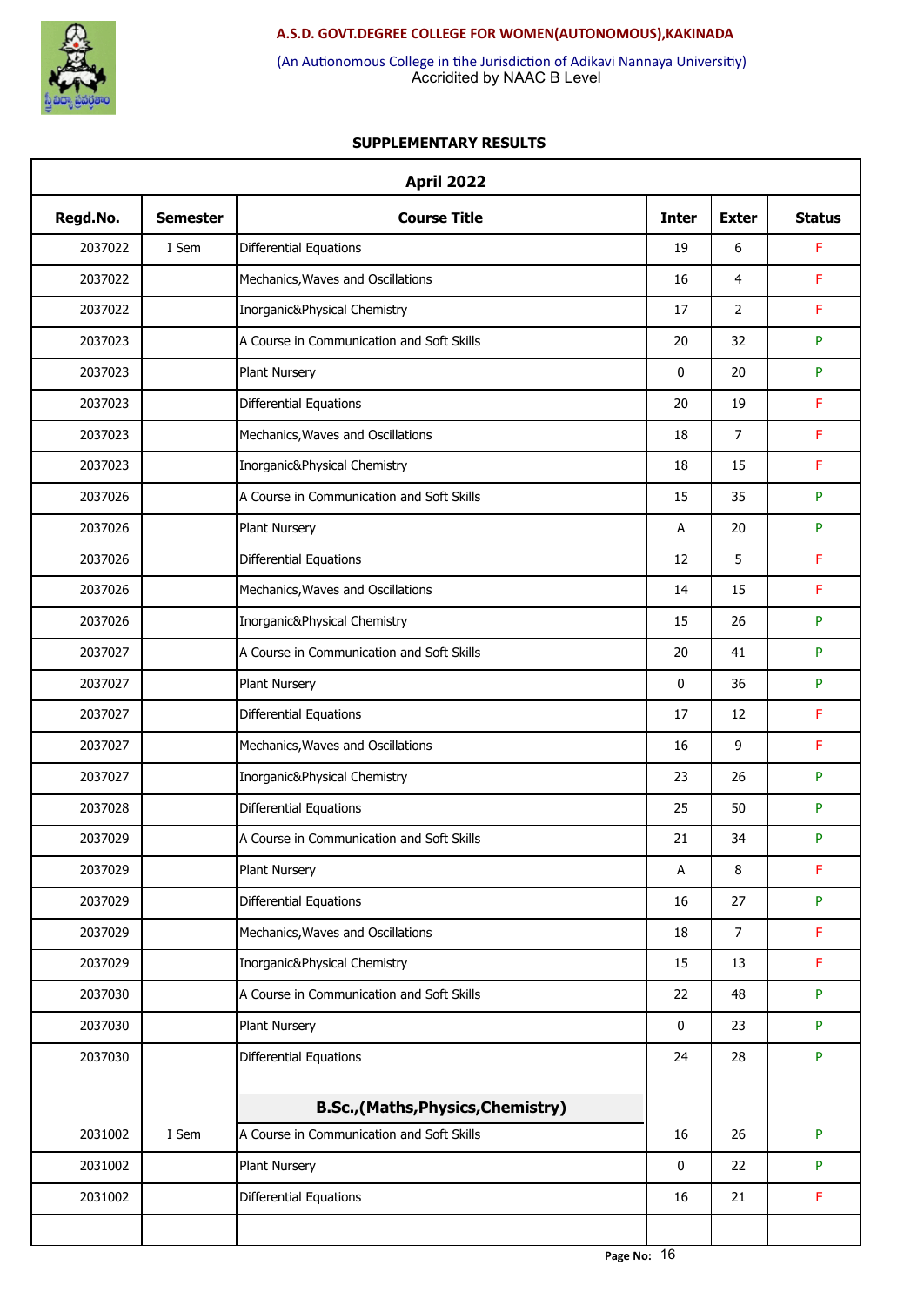

Accridited by NAAC B Level (An Autionomous College in tihe Jurisdiction of Adikavi Nannaya Universitiy)

|          |                 | <b>April 2022</b>                                |              |                |                           |
|----------|-----------------|--------------------------------------------------|--------------|----------------|---------------------------|
| Regd.No. | <b>Semester</b> | <b>Course Title</b>                              | <b>Inter</b> | <b>Exter</b>   | <b>Status</b>             |
| 2031002  | I Sem           | Mechanics, Waves and Oscillations                | 15           | 17             | F                         |
| 2031003  |                 | Mechanics, Waves and Oscillations                | 22           | 26             | P                         |
| 2031004  |                 | Human Values and Professional Ethics             | 0            | 39             | P                         |
| 2031004  |                 | Plant Nursery                                    | 0            | 23             | P                         |
| 2031004  |                 | <b>Differential Equations</b>                    | 24           | 26             | P                         |
| 2031005  |                 | Mechanics, Waves and Oscillations                | 17           | 26             | P                         |
| 2031006  |                 | <b>Differential Equations</b>                    | 22           | 30             | P                         |
| 2031007  |                 | Differential Equations                           | 21           | 11             | F                         |
| 2031007  |                 | Mechanics, Waves and Oscillations                | 17           | 18             | F                         |
| 2031007  |                 | Inorganic&Physical Chemistry                     | 25           | 26             | P                         |
| 2031008  |                 | <b>Differential Equations</b>                    | 18           | 26             | P                         |
| 2031008  |                 | Mechanics, Waves and Oscillations                | 19           | 16             | F                         |
| 2031009  |                 | Mechanics, Waves and Oscillations                | 23           | 8              | F                         |
| 2031011  |                 | A Course in Communication and Soft Skills        | 17           | 14             | F                         |
| 2031011  |                 | Plant Nursery                                    | 0            | 20             | P                         |
| 2031011  |                 | Differential Equations                           | 12           | 9              | F                         |
| 2031011  |                 | Mechanics, Waves and Oscillations                | 14           | $\overline{2}$ | F                         |
| 2031011  |                 | Inorganic&Physical Chemistry                     | 18           | 9              | F                         |
| 2031012  |                 | Mechanics, Waves and Oscillations                | 21           | 17             | F                         |
|          |                 | <b>B.Sc., (Maths, Physics, Computer Science)</b> |              |                |                           |
| 2032003  | I Sem           | Mechanics, Waves and Oscillations                | 19           | 26             | $\boldsymbol{\mathsf{P}}$ |
| 2032009  |                 | Differential Equations                           | 24           | 46             | P                         |
| 2032009  |                 | Mechanics, Waves and Oscillations                | 22           | 26             | P                         |
| 2032011  |                 | Differential Equations                           | 25           | 37             | P                         |
| 2032012  |                 | Differential Equations                           | 25           | 45             | P                         |
| 2032017  |                 | A Course in Communication and Soft Skills        | 25           | 53             | P                         |
| 2032017  |                 | Sanskrit                                         | 25           | 53             | P                         |
| 2032017  |                 | Differential Equations                           | 18           | A              | F                         |
| 2032017  |                 | Problem Solving in C                             | 17           | 57             | P                         |
| 2032018  |                 | Mechanics, Waves and Oscillations                | 25           | 26             | P                         |
| 2032019  |                 | Differential Equations                           | 24           | 31             | P                         |
|          |                 |                                                  |              |                |                           |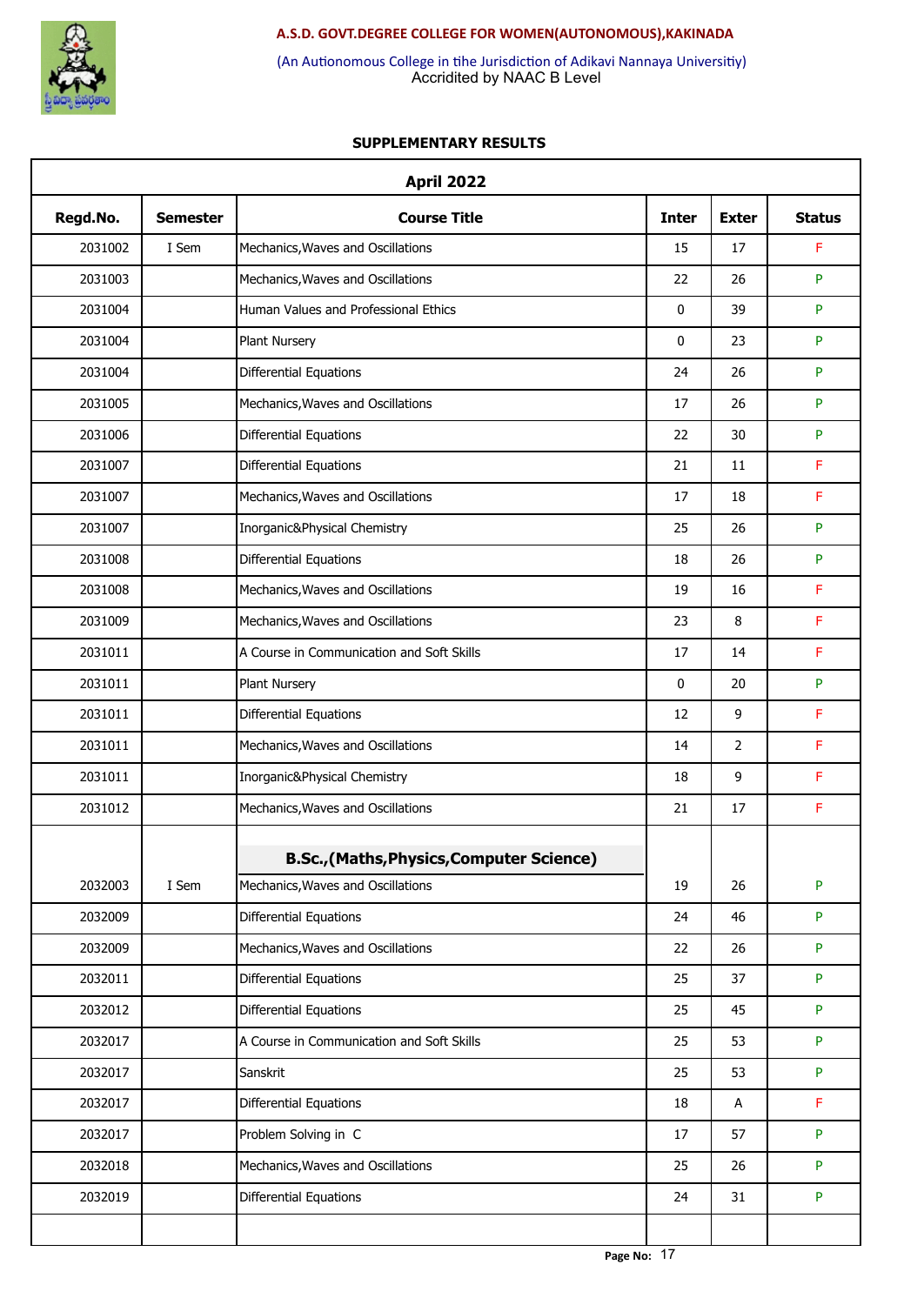

Accridited by NAAC B Level (An Autionomous College in tihe Jurisdiction of Adikavi Nannaya Universitiy)

| <b>April 2022</b> |                 |                                           |              |              |               |  |
|-------------------|-----------------|-------------------------------------------|--------------|--------------|---------------|--|
| Regd.No.          | <b>Semester</b> | <b>Course Title</b>                       | <b>Inter</b> | <b>Exter</b> | <b>Status</b> |  |
| 2032019           | I Sem           | Mechanics, Waves and Oscillations         | 24           | 26           | P             |  |
| 2032020           |                 | Differential Equations                    | 25           | 41           | P             |  |
| 2032020           |                 | Mechanics, Waves and Oscillations         | 23           | 26           | P             |  |
| 2032022           |                 | <b>Differential Equations</b>             | 20           | 27           | P             |  |
| 2032022           |                 | Mechanics, Waves and Oscillations         | 22           | 29           | P             |  |
| 2032023           |                 | Differential Equations                    | 25           | 50           | P             |  |
| 2032025           |                 | Human Values and Professional Ethics      | 0            | 37           | P             |  |
| 2032025           |                 | Problem Solving in C                      | 22           | 32           | P             |  |
| 2032027           |                 | Differential Equations                    | 24           | 26           | P             |  |
| 2032028           |                 | Differential Equations                    | 18           | 22           | F             |  |
| 2032028           |                 | Mechanics, Waves and Oscillations         | 22           | 26           | P             |  |
| 2032028           |                 | Problem Solving in C                      | 18           | 53           | P             |  |
| 2032031           |                 | <b>Differential Equations</b>             | 25           | 26           | P             |  |
| 2032032           |                 | A Course in Communication and Soft Skills | 22           | 47           | P             |  |
| 2032032           |                 | Human Values and Professional Ethics      | $\mathbf{0}$ | 49           | P             |  |
| 2032032           |                 | Problem Solving in C                      | 24           | 49           | P             |  |
| 2032033           |                 | A Course in Communication and Soft Skills | 22           | 40           | P             |  |
| 2032033           |                 | Differential Equations                    | 20           | 2            | F             |  |
| 2032033           |                 | Mechanics, Waves and Oscillations         | 20           | 26           | P             |  |
| 2032034           |                 | A Course in Communication and Soft Skills | 17           | 39           | P             |  |
| 2032034           |                 | Differential Equations                    | 24           | 39           | P             |  |
| 2032034           |                 | Mechanics, Waves and Oscillations         | 25           | 14           | F             |  |
| 2032043           |                 | Mechanics, Waves and Oscillations         | 24           | 26           | P             |  |
| 2032044           |                 | Differential Equations                    | 25           | 66           | P             |  |
| 2032047           |                 | Mechanics, Waves and Oscillations         | 25           | 26           | P             |  |
| 2032048           |                 | A Course in Communication and Soft Skills | 16           | 33           | P             |  |
| 2032048           |                 | Differential Equations                    | 14           | 44           | P             |  |
| 2032048           |                 | Mechanics, Waves and Oscillations         | 15           | 11           | F             |  |
| 2032049           |                 | A Course in Communication and Soft Skills | 17           | 37           | P             |  |
| 2032049           |                 | Mechanics, Waves and Oscillations         | 22           | 26           | P             |  |
| 2032050           |                 | A Course in Communication and Soft Skills | 22           | 42           | P             |  |
| 2032050           |                 | Differential Equations                    | 23           | 35           | P             |  |
|                   |                 |                                           |              |              |               |  |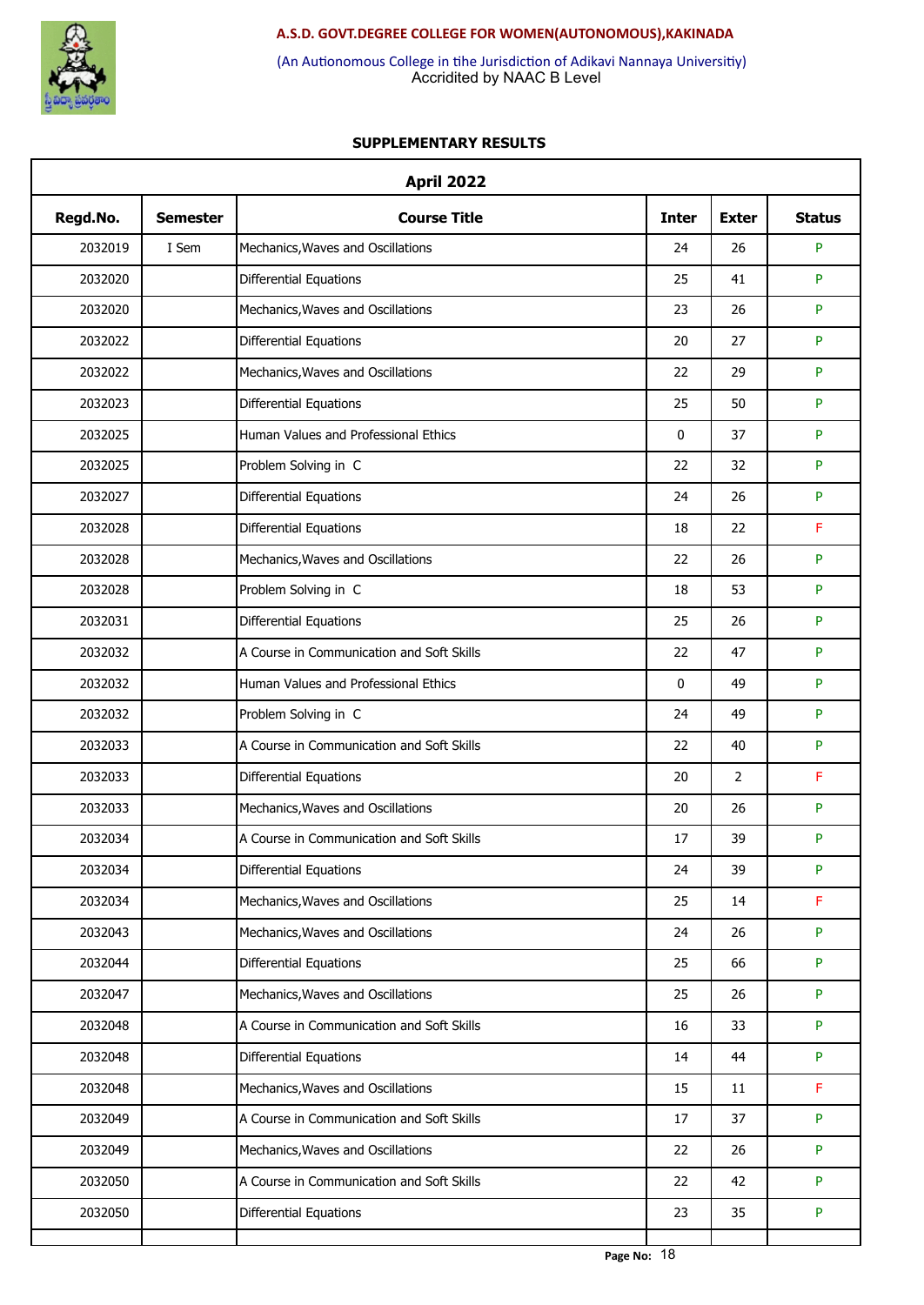

Accridited by NAAC B Level (An Autionomous College in tihe Jurisdiction of Adikavi Nannaya Universitiy)

| <b>April 2022</b> |                 |                                                  |              |                |               |  |
|-------------------|-----------------|--------------------------------------------------|--------------|----------------|---------------|--|
| Regd.No.          | <b>Semester</b> | <b>Course Title</b>                              | <b>Inter</b> | <b>Exter</b>   | <b>Status</b> |  |
| 2032050           | I Sem           | Mechanics, Waves and Oscillations                | 21           | 13             | F             |  |
| 2032055           |                 | Differential Equations                           | 22           | 21             | F             |  |
| 2032056           |                 | A Course in Communication and Soft Skills        | 22           | 33             | P             |  |
| 2032056           |                 | Differential Equations                           | 25           | 26             | P             |  |
| 2032058           |                 | Differential Equations                           | 25           | 51             | P             |  |
| 2032059           |                 | Differential Equations                           | 17           | $\overline{4}$ | F             |  |
| 2032059           |                 | Mechanics, Waves and Oscillations                | 18           | 4              | F             |  |
| 2032059           |                 | Problem Solving in C                             | 15           | 26             | P             |  |
|                   |                 | B.Sc., (Micro-Biology, Botany, Chemistry)        |              |                |               |  |
| 2034002           | I Sem           | A Course in Communication and Soft Skills        | 21           | 33             | ${\sf P}$     |  |
| 2034002           |                 | Plant Nursery                                    | 0            | 21             | P             |  |
| 2034002           |                 | Fundamentals of Microbes and Non Vascular Plants | 21           | 32             | P             |  |
| 2034002           |                 | Introduction to Microbiology&Microbial Diversity | 17           | 28             | P             |  |
| 2034003           |                 | Plant Nursery                                    | 0            | 31             | P             |  |
| 2034003           |                 | Introduction to Microbiology&Microbial Diversity | 14           | 26             | P             |  |
| 2034004           |                 | Plant Nursery                                    | $\mathbf{0}$ | 40             | P             |  |
| 2034010           |                 | A Course in Communication and Soft Skills        | 18           | 34             | P             |  |
| 2034010           |                 | General Telugu                                   | 18           | 60             | P             |  |
| 2034010           |                 | Plant Nursery                                    | 0            | 40             | P             |  |
| 2034010           |                 | Fundamentals of Microbes and Non Vascular Plants | 18           | 42             | P             |  |
| 2034011           |                 | A Course in Communication and Soft Skills        | 25           | 40             | P             |  |
| 2034011           |                 | General Telugu                                   | 25           | 65             | P             |  |
| 2034011           |                 | Human Values and Professional Ethics             | 0            | 50             | P             |  |
| 2034011           |                 | Plant Nursery                                    | 0            | $\overline{7}$ | F             |  |
| 2034012           |                 | A Course in Communication and Soft Skills        | 25           | 42             | P             |  |
| 2034013           |                 | A Course in Communication and Soft Skills        | 23           | 44             | P             |  |
| 2034013           |                 | General Telugu                                   | 20           | 60             | P             |  |
| 2034013           |                 | Human Values and Professional Ethics             | 0            | 50             | P             |  |
| 2034013           |                 | Plant Nursery                                    | 0            | 39             | P             |  |
| 2034013           |                 | Fundamentals of Microbes and Non Vascular Plants | 15           | 42             | P             |  |
| 2034013           |                 | Inorganic&Physical Chemistry                     | 19           | 11             | F             |  |
|                   |                 |                                                  |              |                |               |  |
|                   |                 |                                                  |              |                |               |  |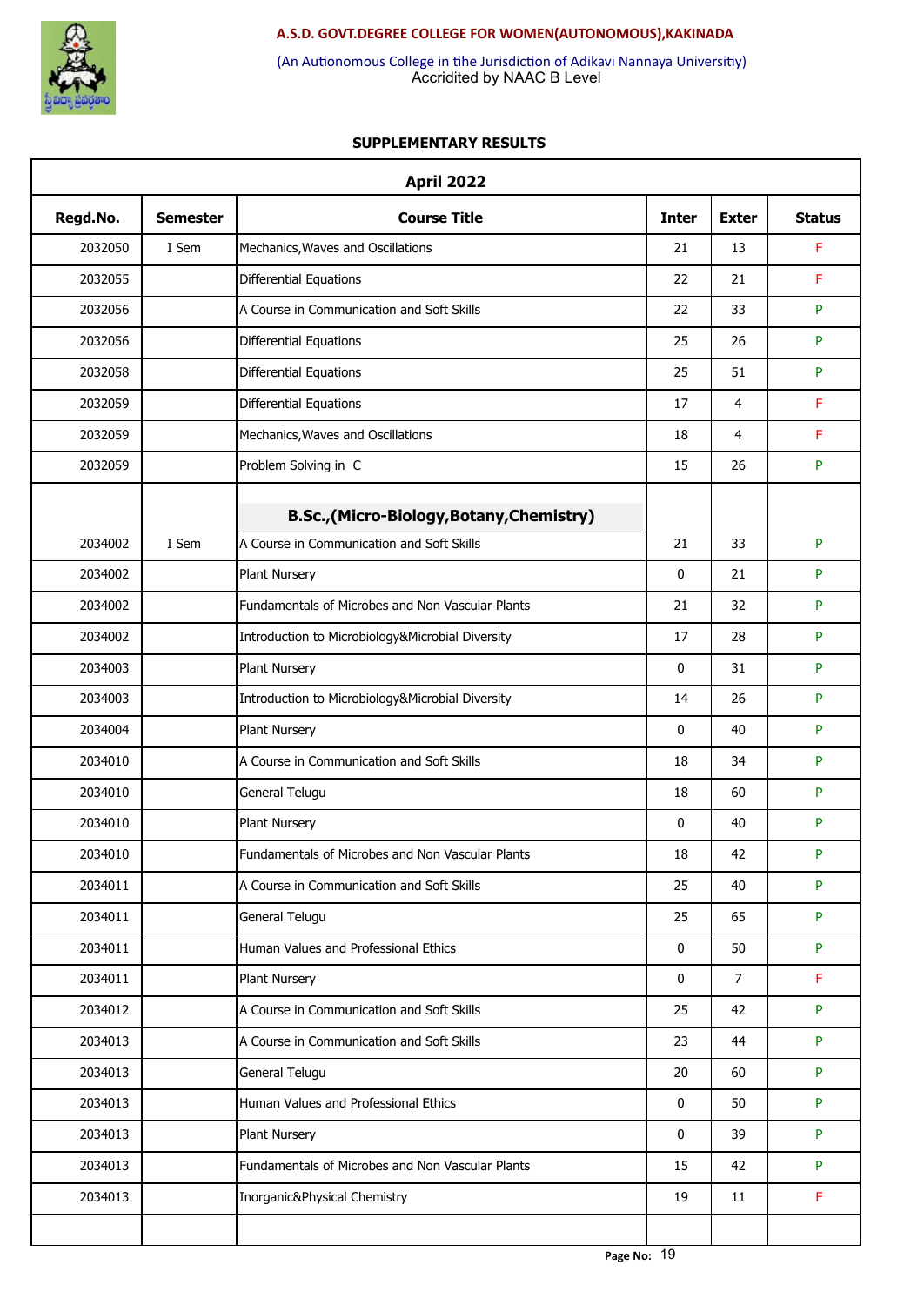

Accridited by NAAC B Level (An Autionomous College in tihe Jurisdiction of Adikavi Nannaya Universitiy)

| <b>April 2022</b> |                 |                                                                  |                   |              |               |  |
|-------------------|-----------------|------------------------------------------------------------------|-------------------|--------------|---------------|--|
| Regd.No.          | <b>Semester</b> | <b>Course Title</b>                                              | <b>Inter</b>      | <b>Exter</b> | <b>Status</b> |  |
| 2034014           | I Sem           | A Course in Communication and Soft Skills                        | 18                | 41           | P             |  |
| 2034014           |                 | Plant Nursery                                                    | $\mathbf 0$       | 32           | P             |  |
| 2034014           |                 | Fundamentals of Microbes and Non Vascular Plants                 | 15                | 48           | P             |  |
| 2034015           |                 | A Course in Communication and Soft Skills                        | 18                | 40           | P             |  |
| 2034015           |                 | General Telugu                                                   | 18                | 58           | P             |  |
| 2034015           |                 | Plant Nursery                                                    | $\mathbf 0$       | 14           | F             |  |
| 2034015           |                 | Fundamentals of Microbes and Non Vascular Plants                 | 15                | 45           | P             |  |
| 2034015           |                 | Inorganic&Physical Chemistry                                     | 18                | $\mathbf 0$  | F             |  |
| 2034016           |                 | A Course in Communication and Soft Skills                        | 21                | А            | F             |  |
| 2034016           |                 | General Telugu                                                   | 14                | А            | F             |  |
| 2034016           |                 | Human Values and Professional Ethics                             | $\mathbf 0$       | А            | F             |  |
| 2034016           |                 | Plant Nursery                                                    | $\mathbf 0$       | А            | F             |  |
| 2034016           |                 | Fundamentals of Microbes and Non Vascular Plants                 | 14                | А            | F             |  |
| 2034016           |                 | Inorganic&Physical Chemistry                                     | 19                | А            | F             |  |
|                   |                 |                                                                  |                   |              |               |  |
| 2035002           | I Sem           | <b>Home Science</b><br>A Course in Communication and Soft Skills | 22                | 27           | P             |  |
| 2035002           |                 | General Hindi                                                    | 25                | 35           | P             |  |
| 2035002           |                 | Plant Nursery                                                    | $\mathbf 0$       | 14           | F             |  |
|                   |                 |                                                                  |                   | 26           | P             |  |
| 2035004           |                 | Plant Nursery                                                    | 0                 |              | P             |  |
| 2035005           |                 | A Course in Communication and Soft Skills                        | 18<br>$\mathbf 0$ | 47           | P             |  |
| 2035005           |                 | Plant Nursery                                                    |                   | 27           |               |  |
| 2035009           |                 | A Course in Communication and Soft Skills                        | 21                | 32           | P             |  |
| 2035011           |                 | A Course in Communication and Soft Skills                        | 21                | 15           | F             |  |
| 2035011           |                 | Human Values and Professional Ethics                             | 0                 | 40           | P             |  |
| 2035011           |                 | Plant Nursery                                                    | $\mathbf 0$       | 20           | P             |  |
| 2035012           |                 | A Course in Communication and Soft Skills                        | 24                | 32           | P             |  |
| 2035012           |                 | Plant Nursery                                                    | 0                 | 9            | F             |  |
| 2035014           |                 | A Course in Communication and Soft Skills                        | 25                | 52           | P             |  |
| 2035014           |                 | General Telugu                                                   | 25                | 58           | P             |  |
| 2035018           |                 | A Course in Communication and Soft Skills                        | 0                 | 29           | F             |  |
| 2035018           |                 | General Telugu                                                   | 24                | 39           | P             |  |
|                   |                 |                                                                  |                   |              |               |  |